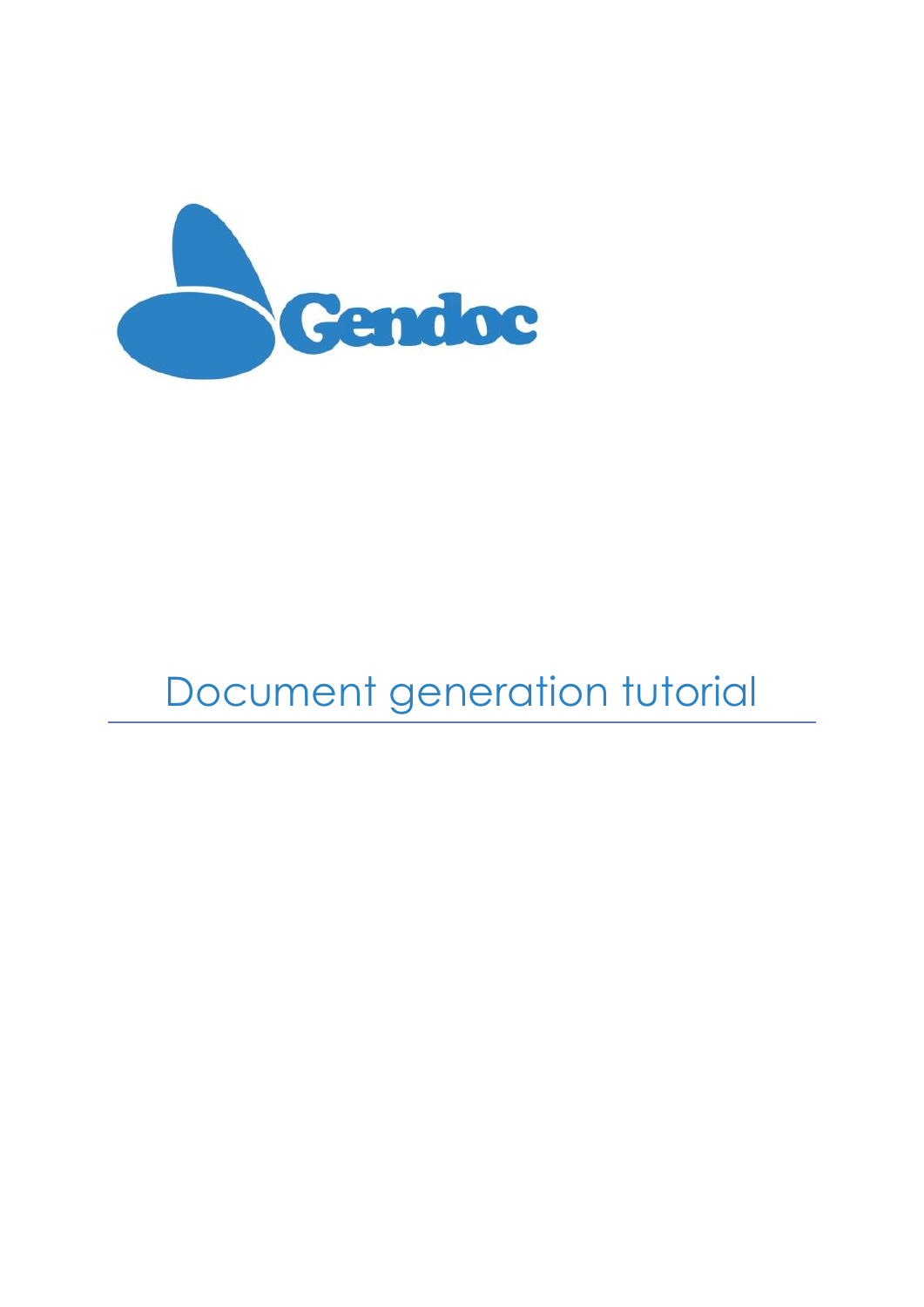# **Table of contents**

| 1 |       |                                                                                 |  |  |
|---|-------|---------------------------------------------------------------------------------|--|--|
| 2 |       |                                                                                 |  |  |
| 3 |       |                                                                                 |  |  |
| 4 |       |                                                                                 |  |  |
|   | 4.1   |                                                                                 |  |  |
|   | 4.2   |                                                                                 |  |  |
|   | 4.3   |                                                                                 |  |  |
|   | 4.4   |                                                                                 |  |  |
|   | 4.5   |                                                                                 |  |  |
|   | 4.6   |                                                                                 |  |  |
| 5 |       |                                                                                 |  |  |
|   | 5.1   |                                                                                 |  |  |
|   | 5.1.1 |                                                                                 |  |  |
|   | 5.1.2 |                                                                                 |  |  |
| 6 |       |                                                                                 |  |  |
|   | 6.1   |                                                                                 |  |  |
|   | 6.2   |                                                                                 |  |  |
|   | 6.2.1 |                                                                                 |  |  |
|   | 6.2.2 |                                                                                 |  |  |
|   | 6.3   |                                                                                 |  |  |
|   | 6.3.1 |                                                                                 |  |  |
|   | 6.3.2 |                                                                                 |  |  |
|   | 6.3.3 |                                                                                 |  |  |
|   | 6.4   |                                                                                 |  |  |
|   | 6.5   |                                                                                 |  |  |
|   | 6.6   |                                                                                 |  |  |
|   | 6.7   |                                                                                 |  |  |
|   | 6.8   |                                                                                 |  |  |
|   | 6.8.1 |                                                                                 |  |  |
|   | 6.8.2 |                                                                                 |  |  |
|   | 6.8.3 |                                                                                 |  |  |
|   | 6.9   |                                                                                 |  |  |
| 7 |       | Reusing gendoc scripts inside the same document : <fragment> tag  18</fragment> |  |  |
| 8 |       |                                                                                 |  |  |
| 9 |       |                                                                                 |  |  |
|   | 9.1   |                                                                                 |  |  |
|   | 9.1.1 |                                                                                 |  |  |
|   | 9.2   |                                                                                 |  |  |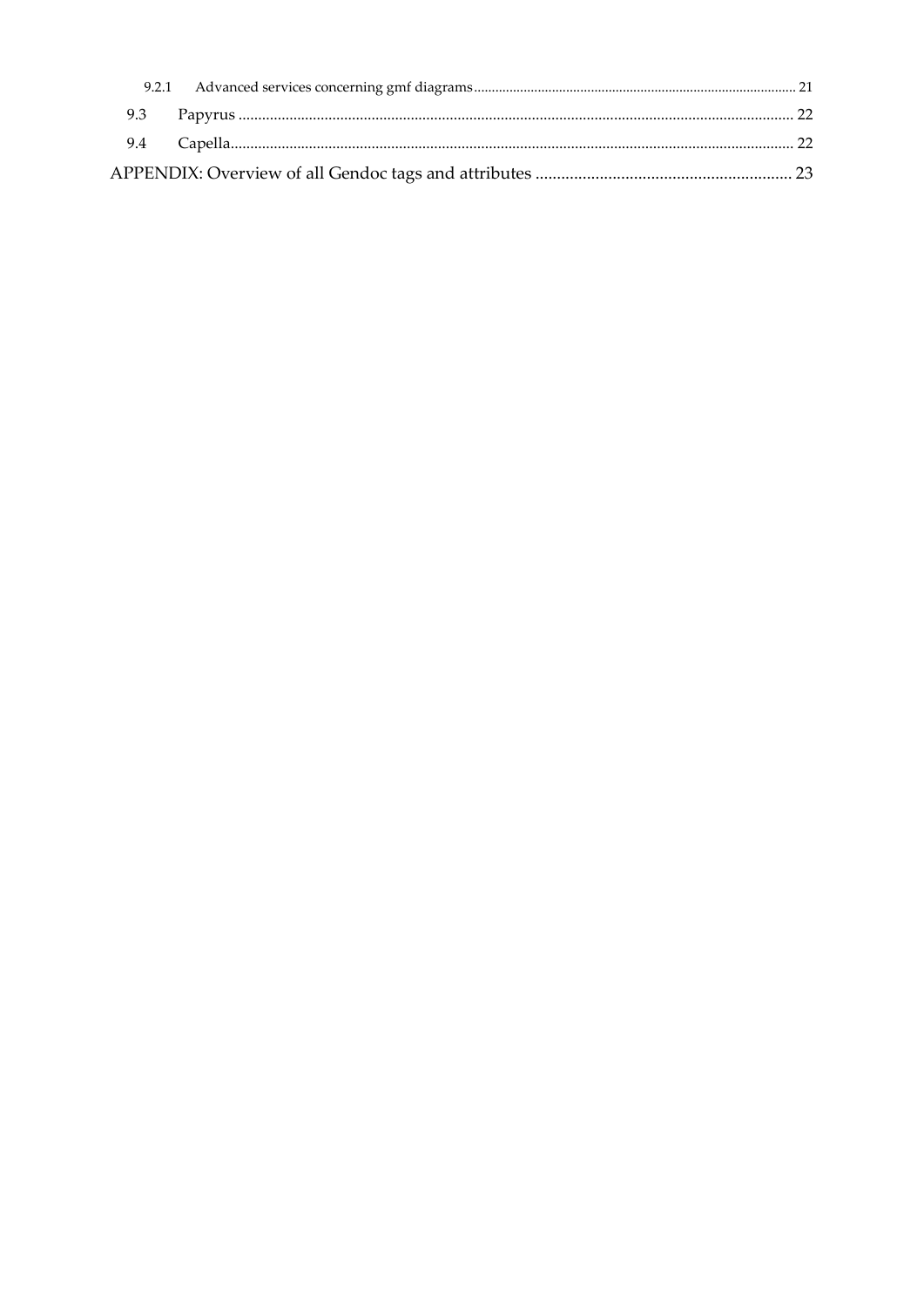# <span id="page-3-0"></span>**1 Installation procedure**

Get last Gendoc update site from [Gendoc downloads page.](https://www.eclipse.org/gendoc/downloads/download.php)

Adding a software update site: see Eclipse.org [online help](http://help.eclipse.org/juno/index.jsp?topic=/org.eclipse.platform.doc.user/tasks/tasks-127.htm)

# <span id="page-3-1"></span>**2 Default generation from a Papyrus model**

A default simple template is available for any model

From the Papyrus model, right click > Generate documentation with Gendoc, adjust generation output and OK

| Generate Documentation<br>- 101                                                  |            |                                                                                                                                                                              |         |  |
|----------------------------------------------------------------------------------|------------|------------------------------------------------------------------------------------------------------------------------------------------------------------------------------|---------|--|
| Documentation Generation (Default Generation)                                    |            |                                                                                                                                                                              |         |  |
|                                                                                  |            | Generic MS Word 2007 template to display all diagrams of a Papyrus model, and the elements<br>contained in each diagram with their documentation and associated requirements |         |  |
|                                                                                  |            |                                                                                                                                                                              |         |  |
| Selected File:                                                                   | Vehicle.di |                                                                                                                                                                              |         |  |
| Output Format: docx                                                              |            |                                                                                                                                                                              |         |  |
| Output Path:                                                                     |            | D:/LOCAL/ws-ECD/INCOSE_SysML_Papyrus_Sample_ACR/doc/                                                                                                                         | browse. |  |
| File Name:                                                                       | Vehicle    |                                                                                                                                                                              |         |  |
| Additionnal parameters                                                           |            |                                                                                                                                                                              |         |  |
| Value<br>Name                                                                    |            |                                                                                                                                                                              |         |  |
|                                                                                  |            |                                                                                                                                                                              |         |  |
| Save Action                                                                      |            |                                                                                                                                                                              |         |  |
| Save<br>You can save the Gendoc2 template used for the generation to modify it : |            |                                                                                                                                                                              |         |  |
|                                                                                  |            |                                                                                                                                                                              |         |  |
|                                                                                  |            |                                                                                                                                                                              |         |  |
|                                                                                  |            |                                                                                                                                                                              |         |  |
|                                                                                  |            | Finish                                                                                                                                                                       | Cancel  |  |

Recommendation: use a dedicated "doc" directory

Refresh project (F5)

Open output doc with System editor

모<mark>-2</mark> doc<br>- <mark>음</mark> Vehicle.d > MyProfile.p  $\frac{1}{2}$  vehicle Open  $F<sub>3</sub>$ SysML-INCOSE Open With System Edit  $CrI + C$ **E** Copy

All diagrams are available with associated documentation. Each element of diagram that has associated documentation is listed in a paragraph with its documentation.

Notes : You have to manually update table of contents

# <span id="page-3-2"></span>**3 Creation of a document generator**

- **Create a new document** in MS Office 2007+ (.docx) or OpenOffice Writer (.odt) format or get an existing document (with the company charter for example) in one of these formats
- Define **static parts** that **c**an be : paragraphs with styles, images, document agenda
- **Identify dynamic parts** with <gendoc> tags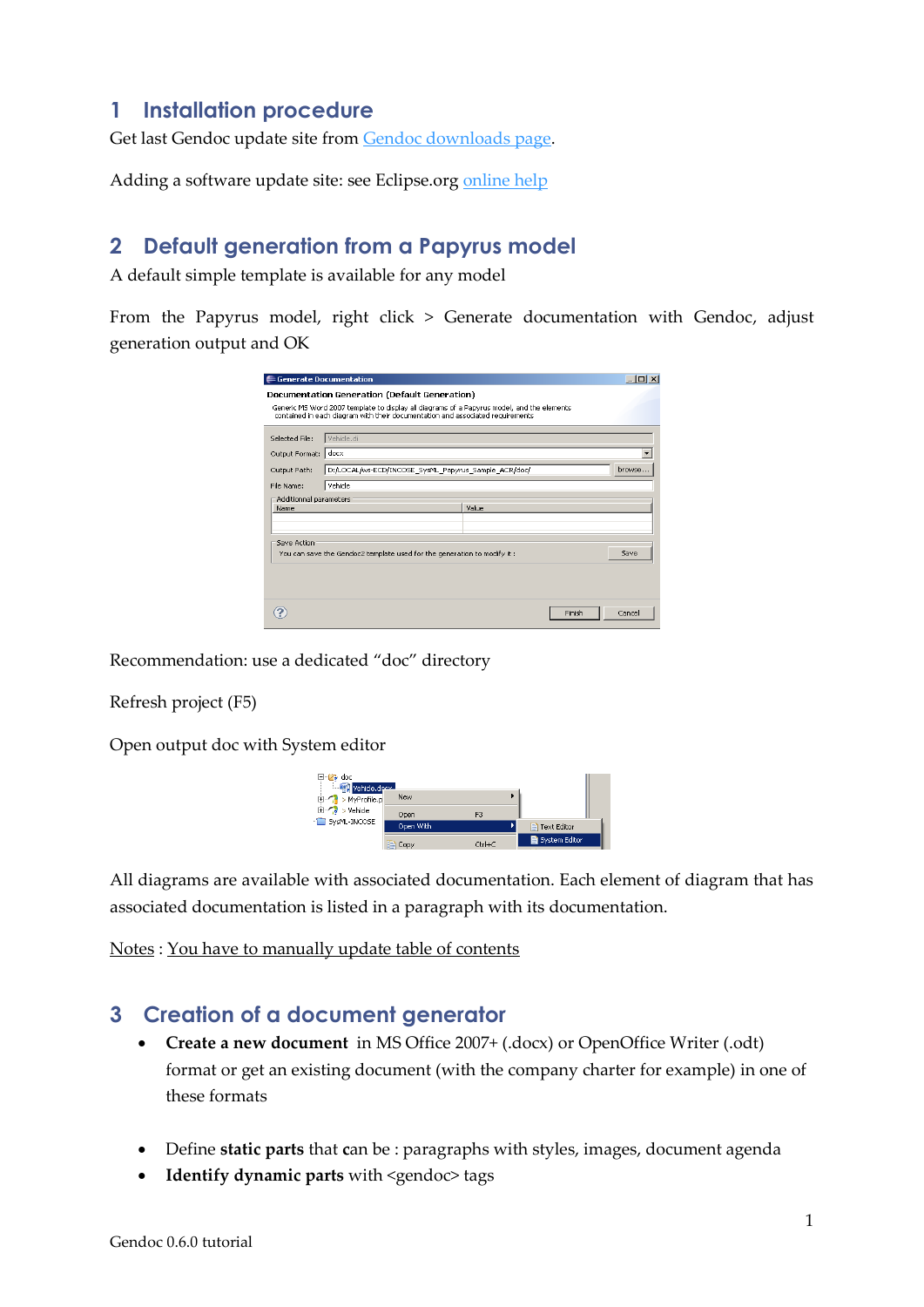- Just adapt configuration parameters in template header :
	- o Model path
	- o Output file path
- Generate with a right click menu
- As it is an iterative process, you can do it whenever you want

Note: Generation can also be launched in batch mode .

## <span id="page-4-0"></span>**4 Configure the generation : <config> tag**

The tag **<config>** must be defined **only once**, on top of the template document.

This tag defines the path of the output document, and a list of global parameters for the template.

#### <span id="page-4-1"></span>**4.1 Define generation output**

<output> tag is optional. If not present, the document is generated at template location, with suffix **'**\_generated**'**

If defined, the syntax is the following:

```
<config>
     <output path=<<Absolute path of the document to be generated>> 
/>
     …
</config>
```
Global parameters can be used to define a relative path.

Example : The generated document will be located in D:/generatedFile.docx

```
<config>
     <output path='D:/generatedFile.docx' />
     …
```
**</config>**

#### <span id="page-4-2"></span>**4.2 Define global parameters for the template**

Global parameters for the template can be defined, for example to define model path, folders to use or any other static value to be used in template.

Parameters are defined in <config> tag with the following syntax:

**<config>**

```
…
     <param key=<<Parameter1_key>> value=<<Parameter1_value>> />
     <param key=<<Parameter2_key>> value=<<Parameter2_value>> />
     <param … />
</config>
```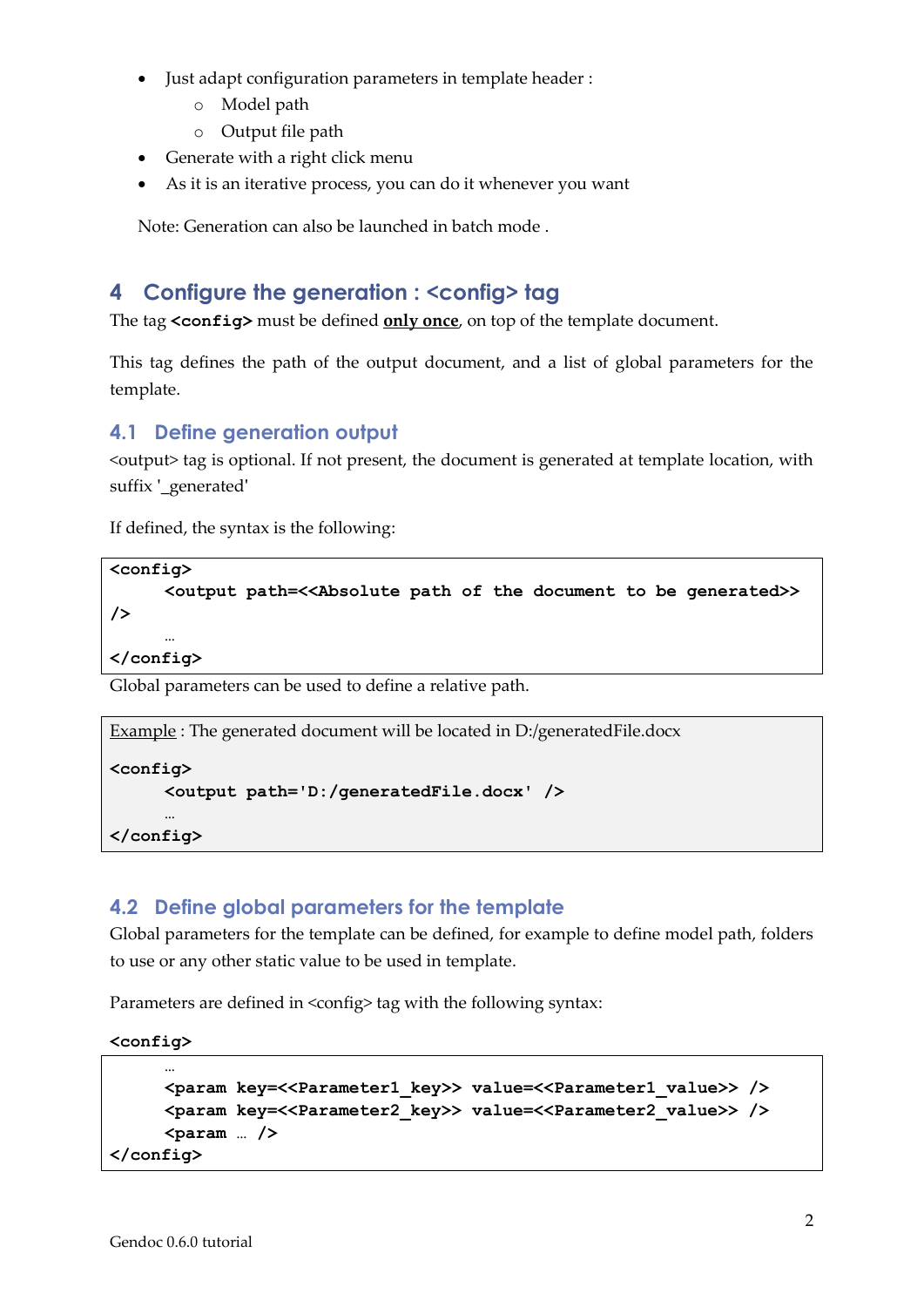- **\${***paramKey***}** inside **<context>** or other **<param>** ,
- **gGet(***paramKey***)** inside a **<gendoc>** tag

Example : creation of global parameters for model folder, model path, and path of a specific package inside model and example of usage in <context> tag.

```
<config>
   <param key='model_path' value='D:/Models/Model_v1/My_model.uml'/>
   <param key='UC_package_path' value='/MyUMLModel/UseCases'/>
</config>
<context model='${model_path}' element='${UC_package_path}'/>
```
#### <span id="page-5-0"></span>**4.3 Pre-defined parameters**

Some <param> are pre-defined in Gendoc and can be used directly in the template

• **\${input}** is the name of the input template document

```
Example: 
<param key='generation_folder' value='D:/Generated'/>
<output path='${generation_folder}/${input}-generated.docx' />
```
If the input document is named template1.docx, the result file is named template1 generated.docx.

The following variables are also ready to be used by default:

- **\${date}** is the date of the generation. The format of the date is 'yyyy-MM-dd-HHmmss'
- **\${input\_directory}** location directory of the template

Example:

<output path='\${input\_directory}/\${input}-generated-\${date}.docx' /> Result file example: template-generated-2014-08-02-093707.docx

#### <span id="page-5-1"></span>**4.4 Use of variables inside parameters**

It is also possible to use variables defined in project of the document.

From the project on Project Explorer view, right click > Properties > Resource > Linked Resources > Path Variables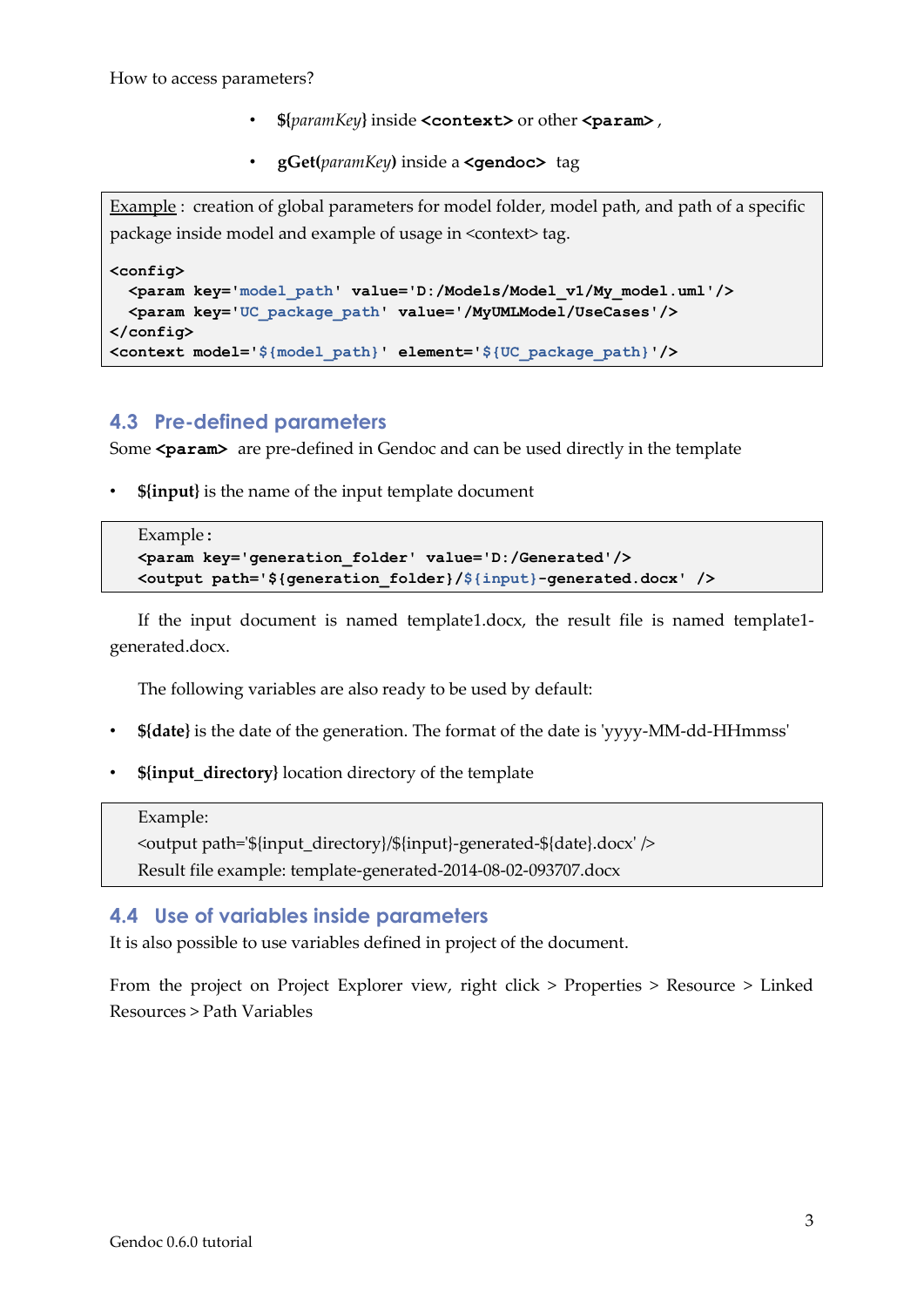

Predefined variables or user variables can be used in the template. They are NOT casesensitive.

```
Example :
<output path='${project_loc}/${input}-generated.docx' />
```
#### <span id="page-6-0"></span>**4.5 Variables stored in another file**

As you may need to put many additional variables inside your project, in order to make the config tag more readable and more reusable, you can put the variables in a file with .properties extension. To access the content of this file you should add the **<properties>** tag in the following manner:

```
Example :
```

```
<properties path='${input_directory}/vars.properties' />
```
Where the **vars.properties** may have the content like this:

Example :

```
output_generation=${workspace_loc}/generated-${date}.docx
input_model_prop=${input}/model.uml
image_test=${project_loc}/company_logo.jpg
```
These variables can be used in Gendoc tags :

```
 Example :
<output path='${output_generation}' />
```
#### <span id="page-6-1"></span>**4.6 Context with CDO models**

You can use CDO URIs in context tags

```
 Example :
<context 
model='cdo.net4j.tcp://localhost:2036/repository/resource?transactional=tru
e' element='{0}'/>
```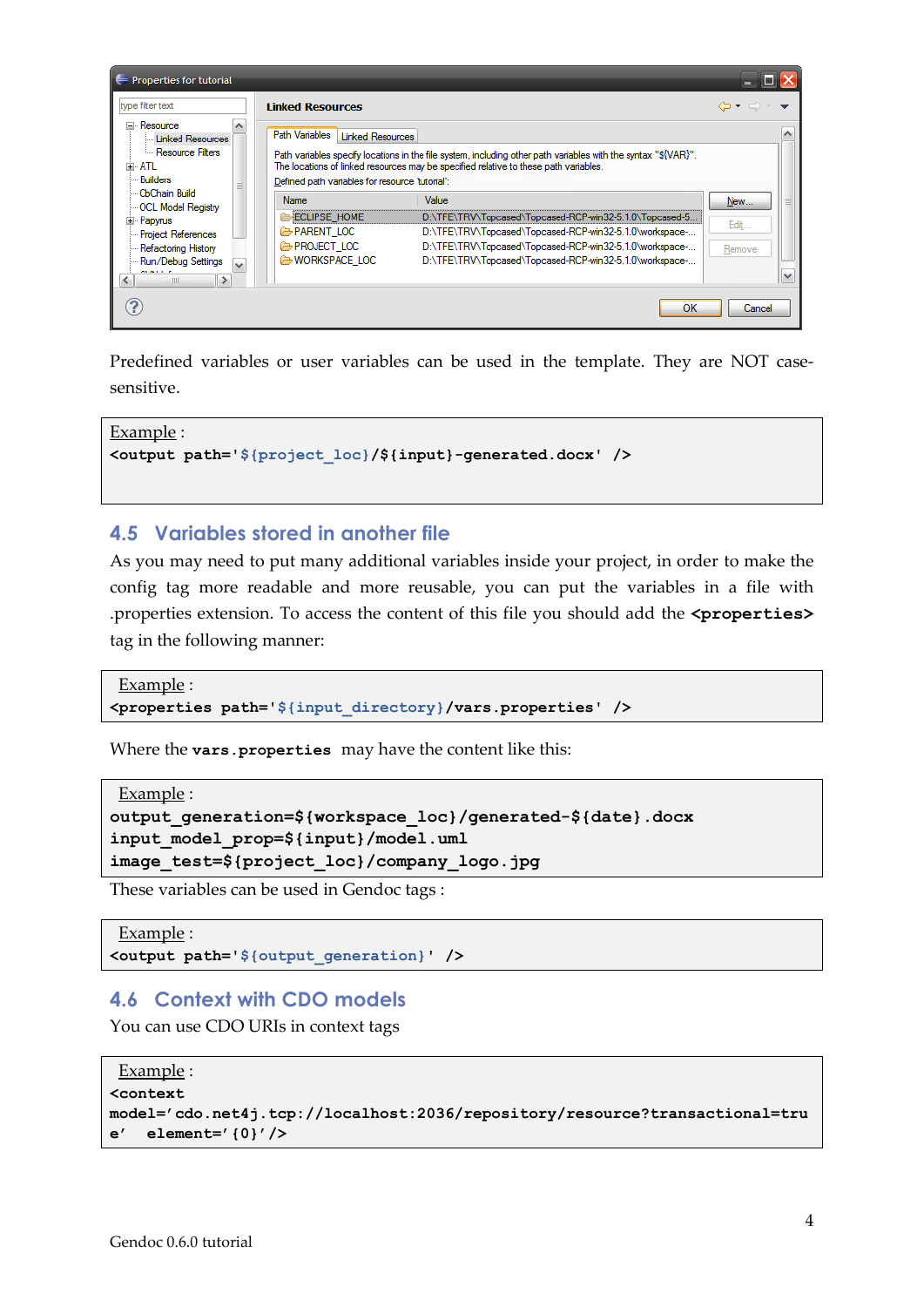# <span id="page-7-0"></span>**5 Define script execution context : <context> tag**

Before a **<gendoc>** tag, a **<context>** must have been defined to determine the model and the element to use as starting context.

**<context>** tag can contain the following attributes :

- **model** : Model absolute path [\(global parameters](#page-4-2) can be used)
- **element** : Path to the model element to use as script context (path from model root)
- **importedBundles** : List of external bundles names (separated by ';' character)
- **searchMetamodels** : false(default)/true.

Set to "true" when your model uses element from external meta-models, for example with SysML, when both UML and SysML meta-models are used.

```
<context 
    model='${model_folder}/model_1.uml'
    element='model/package1/subpackage1' 
    importedBundles='gmf;papyrus'
    searchMetamodels='true'
/>
```
The context tag **must be defined at least once** in the document.

When executing a script, the **last defined** context is used.

Values of the attributes that are not updated are **kept from previous context.** For example, "importedBundles" attribute can be defined only once in the document and will be kept until a new value is indicated.

#### <span id="page-7-1"></span>**5.1 Dealing with specific models**

#### <span id="page-7-2"></span>**5.1.1 Using multiple meta-models**

If the model selected references another meta-model, set the following attribute to "true" in order for gendoc to analyse meta-models used as references.

**searchMetamodels='**true**'**

#### <span id="page-7-3"></span>**5.1.2 Meta-models where elements have no 'name' feature**

With specific meta-models where elements have no 'name' property, context elements are defined:

- Using another property for all the elements in path
	- Ex : <context … element='id1/id2/id3' labelFeature='id'/> Property 'id' is used for all elements in path
	- Note : standard case is equivalent to <context … element='modelRoot/package1/subPackage1' labelFeature='name'/>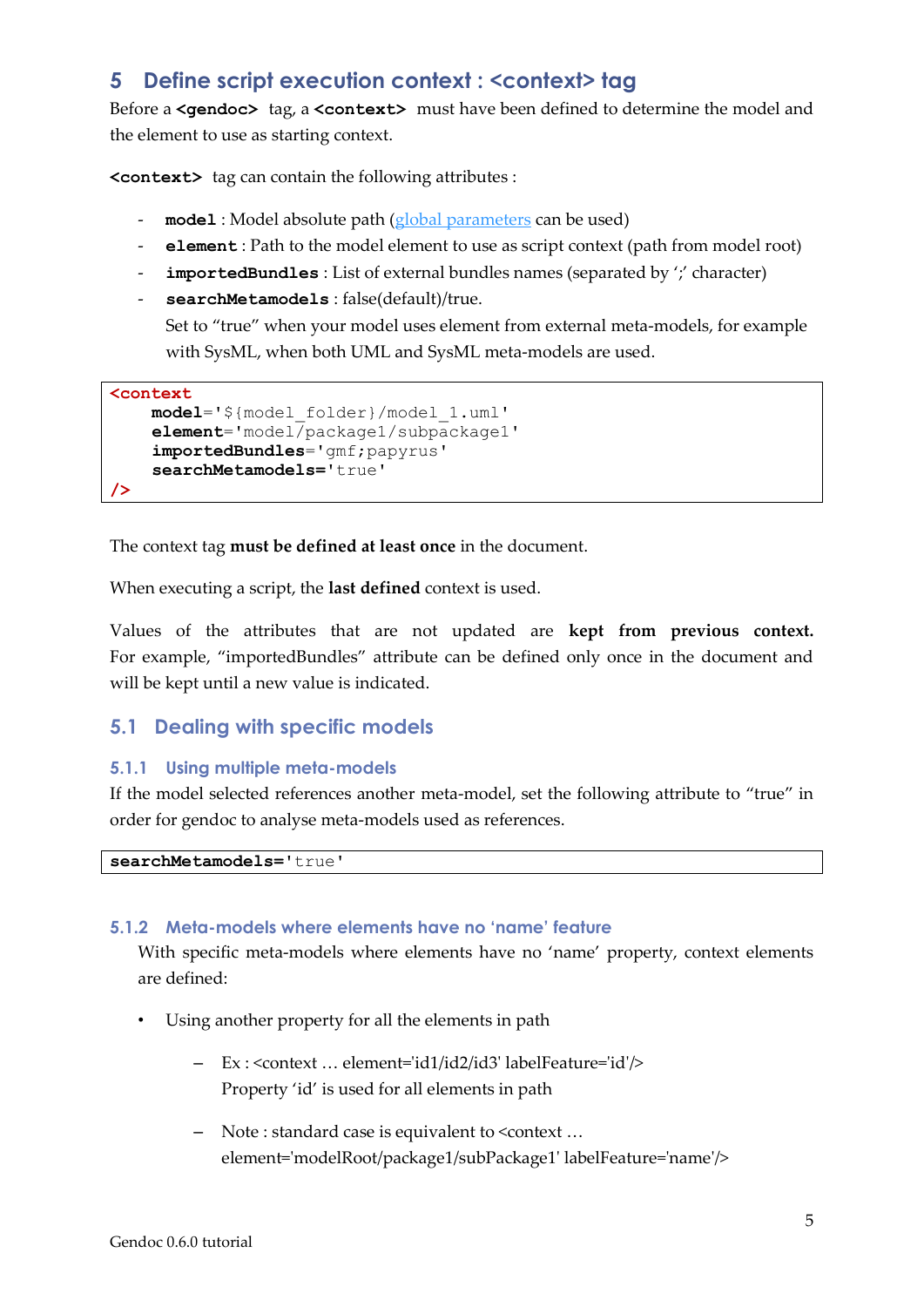- Using another property only for some elements in path
	- Ex : <context … element='modelRoot/id="id2"/subPackage1'/> Property 'id' is used only for the package part of the element path Property 'name' is used for others
- Using indexes of the position inside model tree (starting at 0 and not 1)
	- Ex: <context … element='modelRoot/{1}/subPackage1'/> If package2 is at the second place inside the model.

# <span id="page-8-0"></span>**6 Define script parts : <gendoc> tag :**

Each dynamic part corresponds to a **<gendoc>** tag.

A **<context>** tag must be present before, in order to set the execution context.

**<gendoc>** tag can contain:

- Acceleo script (see details on this language on [http://eclipse.org/acceleo/\)](http://eclipse.org/acceleo/)
- Static text
- Styles (colors / bullets / ...)
- [Tables](#page-13-1)
- [Images and diagrams](#page-8-1)
- [Rich text content](#page-16-0)

#### <span id="page-8-1"></span>**6.1 Script language**

The content of a gendoc tag corresponds to a script written in **Acceleo** language.

Example: display names of all packages

```
Acceleo syntax to display names of all packages
[for (p:Package | Package.allInstances())]
[p.name/]
[/for]
```
Gendoc syntax to display names of all packages

```
<context model='D:/…/myModel.uml'/>
<gendoc>
[for (p:Package | Package.allInstances())]
[p.name/]
[/for]
</gendoc>
```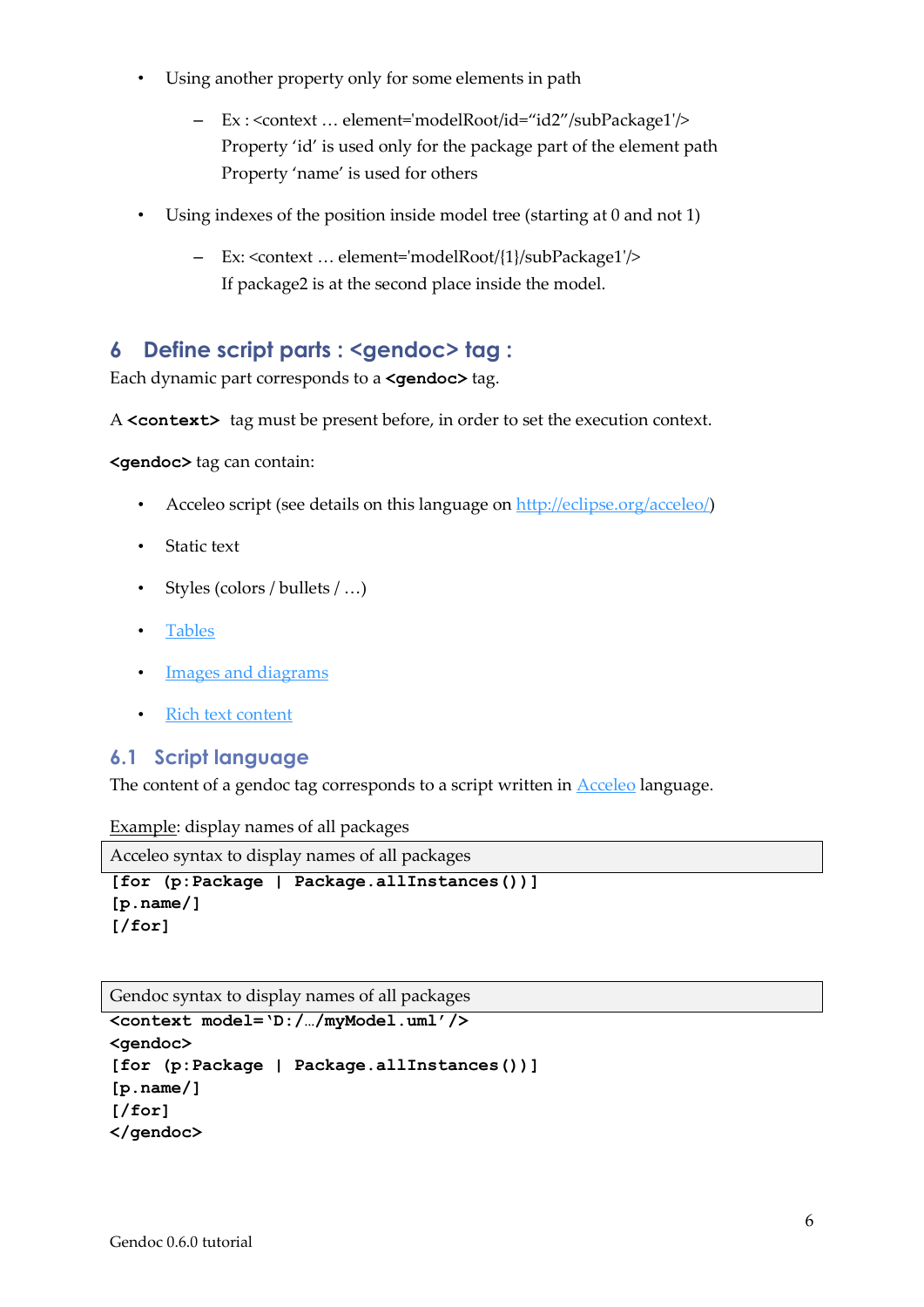## <span id="page-9-0"></span>**6.2 Text generation**

Writing scripts inside a Text editor has a lot of inconveniences but the great advantage is to benefit from all text edition functionalities, mainly styles and formatting, from the Text editor.

#### <span id="page-9-1"></span>**6.2.1 Applying styles to the generation output**

The style applied to the script inside template document is kept in the generation output (color, font, size, alignment,…).

| <b>Template content</b>                                                                   | <b>Generation output</b> |
|-------------------------------------------------------------------------------------------|--------------------------|
| $\Diamond$ < $\Diamond$ $\Diamond$ $\Diamond$ $\Diamond$ $\Diamond$ $\Diamond$ $\Diamond$ |                          |
| $\leq$ dendoc $>$                                                                         | <b>Actors</b>            |
| [for (p:Package self.ownedElement-                                                        | Use case view            |
| >filter(Package))]                                                                        | <b>Logical view</b>      |
| [p.name]                                                                                  | <b>Deployment view</b>   |
| [/for]                                                                                    |                          |
| $\langle$ /gendoc $\rangle$                                                               |                          |

#### <span id="page-9-2"></span>**6.2.2 Using bullets and numbering**

With the same example as in the previous paragraph, other style information such as bullets or numbering can be used for generation.

| <b>Template content</b>                                                                   | <b>Generation output</b> |
|-------------------------------------------------------------------------------------------|--------------------------|
| $\Diamond$ < $\Diamond$ $\Diamond$ $\Diamond$ $\Diamond$ $\Diamond$ $\Diamond$ $\Diamond$ |                          |
| $qendo$                                                                                   | $\div$ Actors            |
| [for (p:Package self.ownedElement-                                                        | Use case view<br>÷.      |
| >filter(Package))]                                                                        | <b>Logical view</b><br>❖ |
| $\div$ [p.name/]                                                                          | ❖ Deployment view        |
| [/for]                                                                                    |                          |
|                                                                                           |                          |

| <b>Template content</b>              | <b>Generation output</b> |
|--------------------------------------|--------------------------|
| $\text{Context model} = \frac{1}{2}$ | <b>Actors</b>            |
| $qendo$                              | Use case view            |
| [for (p:Package self.ownedElement-   | $2_{-}$                  |
| >filter(Package))]                   | 2.1. Data import         |
| 1. $[p.name/$                        | 2.2. Data export         |
| [for (p2:Package p.ownedElement-     | <b>Logical view</b>      |
| >filter(Package))]                   | 3.                       |
| 1.1. $[p2.name/]$                    | <b>Deployment view</b>   |
| [/for]                               | 4.                       |
| 1/for1                               | 4.1. Server side         |
|                                      | 4.2. Client side         |

All other styles from document templates are kept during generation.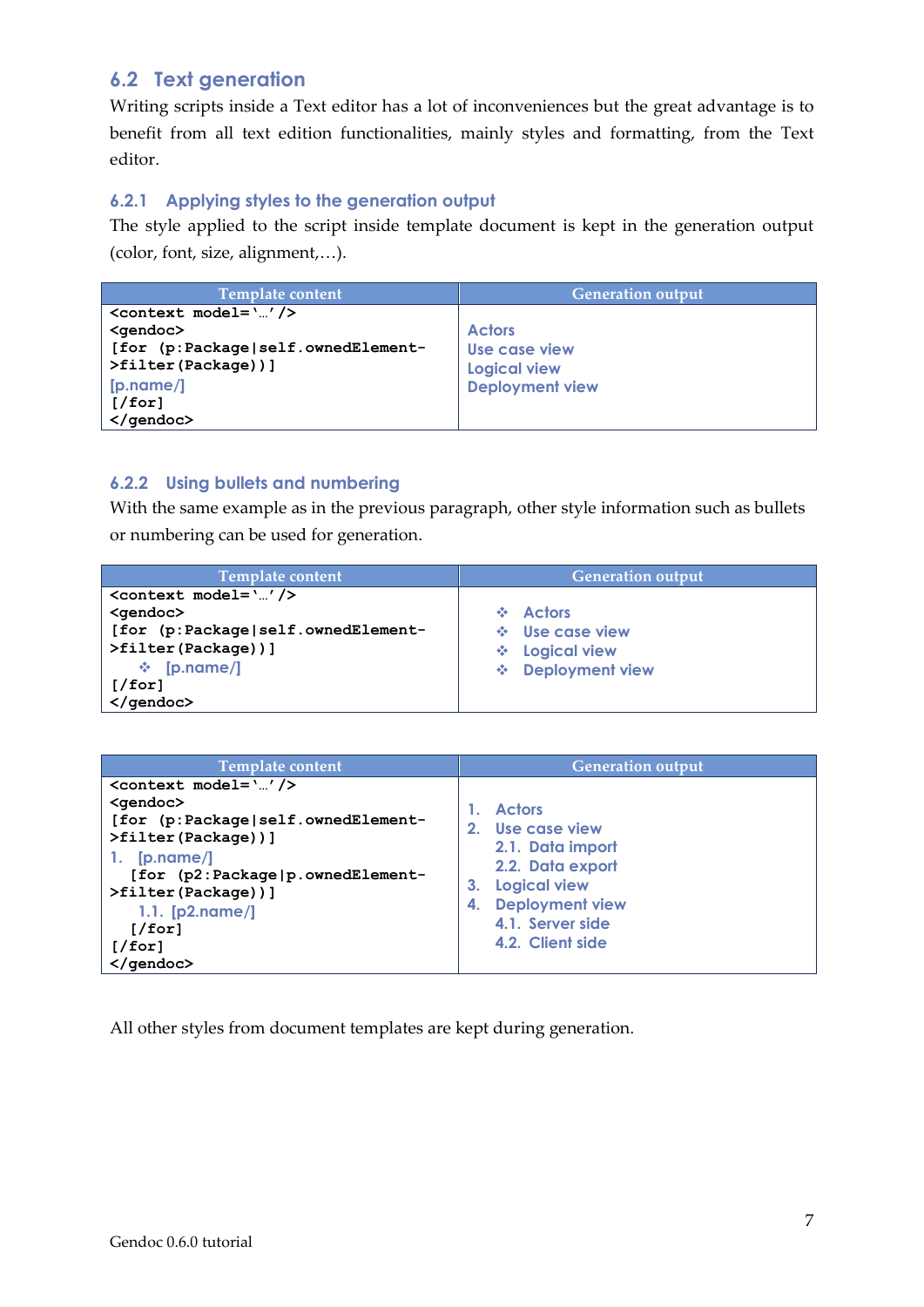#### <span id="page-10-0"></span>**6.3 Images generation**

**<image>** tag must be defined under a **<gendoc>** tag.

It shall define one of the following attributes:

- **•** object for diagram generation, filled with an ID of the diagram. See Diagram [generation section.](#page-12-0)
- **filePath** for static image generation, filled with the image absolute path. See static [image generation section.](#page-13-0)

An empty drawing area inside start and end of tag:

| $\langle \text{image} \dots \rangle$ | 8888        |  |
|--------------------------------------|-------------|--|
|                                      |             |  |
|                                      | <b>SOUL</b> |  |

#### <span id="page-10-1"></span>**6.3.1 Customize image size**

**<image>** tag provides the following attributes to handle image size customization : **keepW, keepH, maxW, maxH.** They are used in association with the dimensions of the drawing area inside <**image>** tag:

- **keepW** : output image width will be the same as drawing area width
- **keepH :** output image height will be the same as drawing area height
- **• maxW :** output image width will not oversize drawing area width
- **maxH :** output image height will not oversize drawing area height

Possible values for these attributes: **false**(default)**, true.**

For the following initial image:



Fix image width, height is computed proportionally

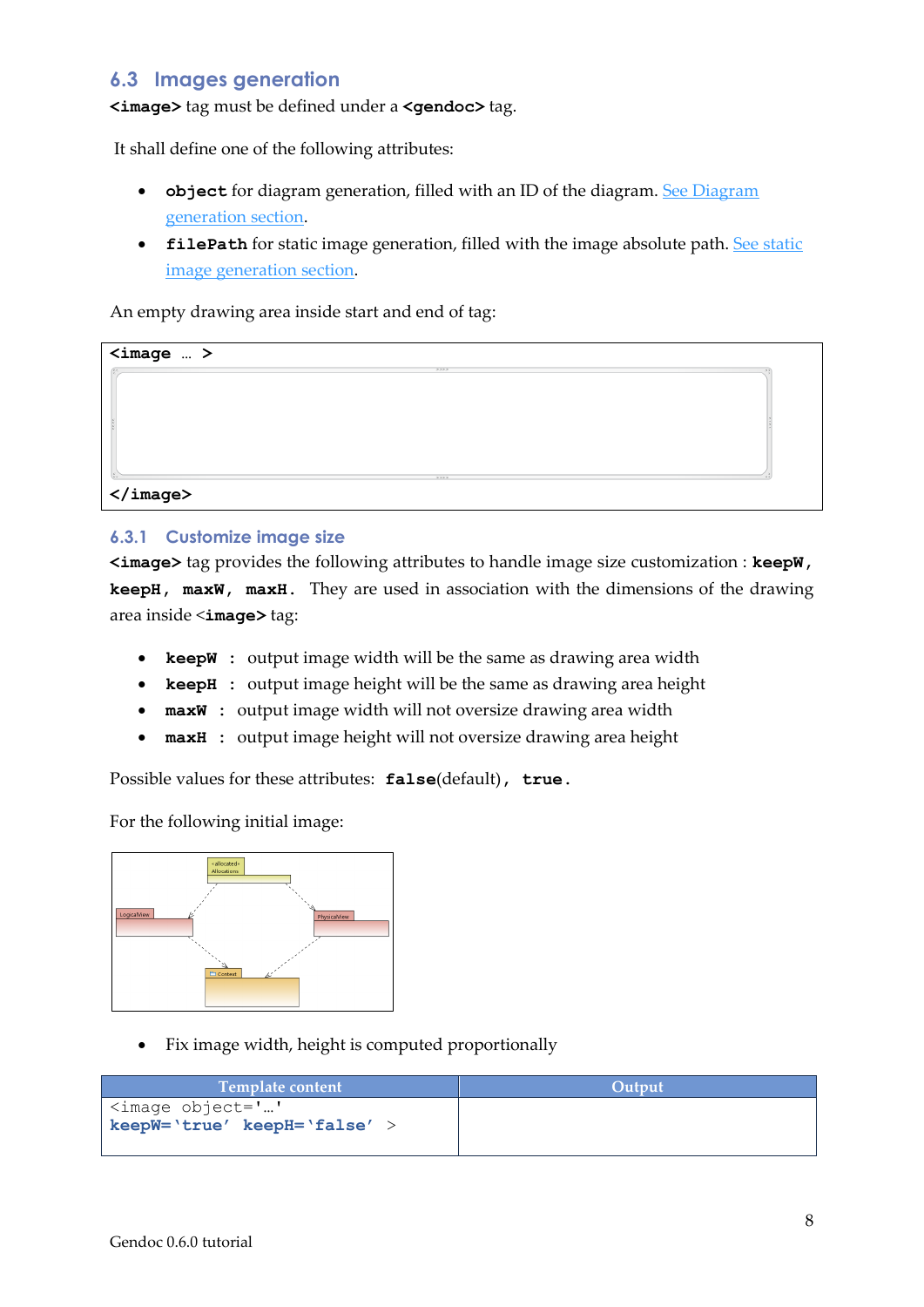

Fix image height, width is computed proportionally

| <b>Template content</b>                                | Output |
|--------------------------------------------------------|--------|
| <image <br="" object=""/> keepW='false' keepH='true' > |        |
| 22.32.3<br>9999.                                       |        |
| image>                                                 |        |

**TO BE AVOIDED** : Fix image height and width



</image>

- Ensure the image will not oversize a specified width
	- o Case 1 : Image is smaller than the drawing area Output corresponds to origin image dimensions

| <b>Template content</b>        | Output                      |
|--------------------------------|-----------------------------|
| <image maxw="true" object=""/> | «allocated»<br>Allocations  |
| 3333<br>$50 - 10$<br>$-20.50$  | LogicalView<br>PhysicalView |
| - 5<br>ت 15<br>to to to to     | $\Box$ Context              |
| $\langle$ image>               |                             |

o Case 2 : Image is larger than the drawing area

Output corresponds to drawing area dimension:

| Template content                                      | Output |
|-------------------------------------------------------|--------|
| I <image <="" maxw="true" object="" td=""/> <td></td> |        |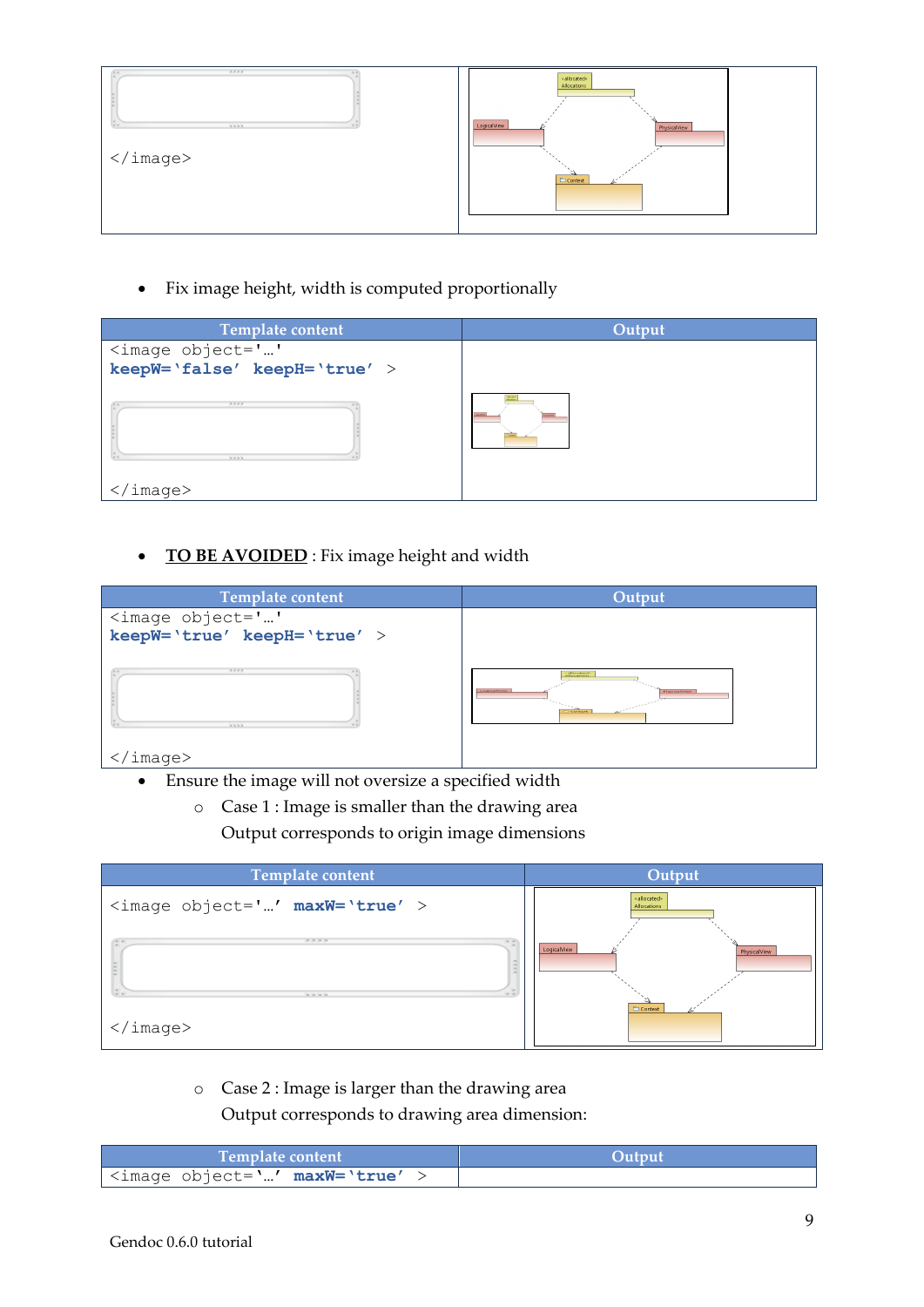

- Ensure the image will not oversize a specified height
	- o Case 1 : Image is smaller than the drawing area Output corresponds to origin image dimensions

| Template content               | Output         |
|--------------------------------|----------------|
| <image maxh="true" object=""/> | «allocated»    |
| 3333                           | Allocations    |
| $\overline{a}$                 | LogicalView    |
| 9999                           | PhysicalView   |
| $\langle$ /image>              | $\Box$ Context |

o Case 2 : Image is larger than the drawing area Output corresponds to drawing area dimension:

|                                | <b>Template content</b> | Output                                                               |
|--------------------------------|-------------------------|----------------------------------------------------------------------|
| <image maxh="true" object=""/> |                         |                                                                      |
| 3333<br>$6 - 67$<br>9999       |                         | «allocated»<br>Allocations<br>LogicalView<br>PhysicalView<br>Context |
| 'image>                        |                         |                                                                      |

#### <span id="page-12-0"></span>**6.3.2 Displaying diagrams**

Attribute object shall be filled by an ID of the diagram. Diagram ID can be generated by [service getDiagram from bundle gmf,](#page-23-0) called on the diagram:

```
<context model='${model}' importedBundles='gmf;papyrus'/>
<gendoc>
   [for (diag : Diagram| self.getPapyrusDiagrams()]
    <image object='[diag.getDiagram()/]' maxW='true' keepH='false'>
```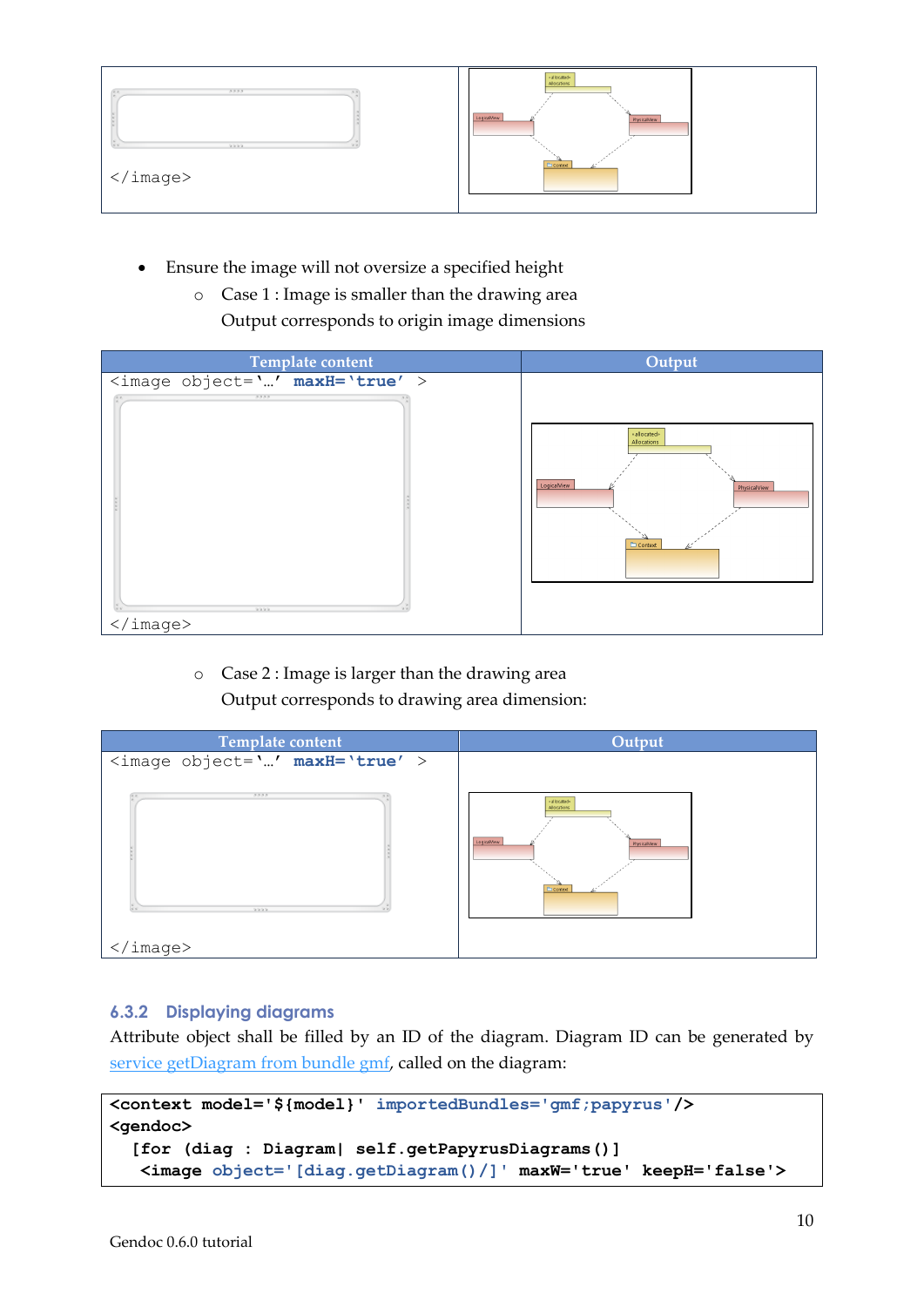|                            | 3333<br><b>SOVA</b> |  |
|----------------------------|---------------------|--|
| <br>[/for]<br><sub> </sub> |                     |  |

#### <span id="page-13-0"></span>**6.3.3 Displaying static images**

**<image>** tag can also be used for static image generation, with the following content:

- attribute **filePath** shall contain the absolute path of the static image. The following image formats are supported : GIF, JPG, JPEG, BMP, PNG, SVG
- $\langle$  image> tag shall contain an empty drawing area (alignment, text adaptation, ...)
- size attributes can be used : **keepW, keepH, maxW, maxH**

The following example shows the display of a static image:

| <b>Template content</b>                                                                                                                                                                                             | <b>Generation output</b>                                 |
|---------------------------------------------------------------------------------------------------------------------------------------------------------------------------------------------------------------------|----------------------------------------------------------|
| <context model="\${model path}"></context><br><gendoc><br/>Project logo is displayed below :<br/><image filepath="D:/gendoc logo.jpg" maxw="true"/><br/><math>\langle</math>imaqe<math>\rangle</math><br/></gendoc> | Project logo is displayed below:<br><i><b>Gendoe</b></i> |

#### <span id="page-13-1"></span>**6.4 Table generation**

**<table>** tag must be defined under a **<gendoc>** tag

The purpose of this tag is to merge all tables found inside tag content into one global table.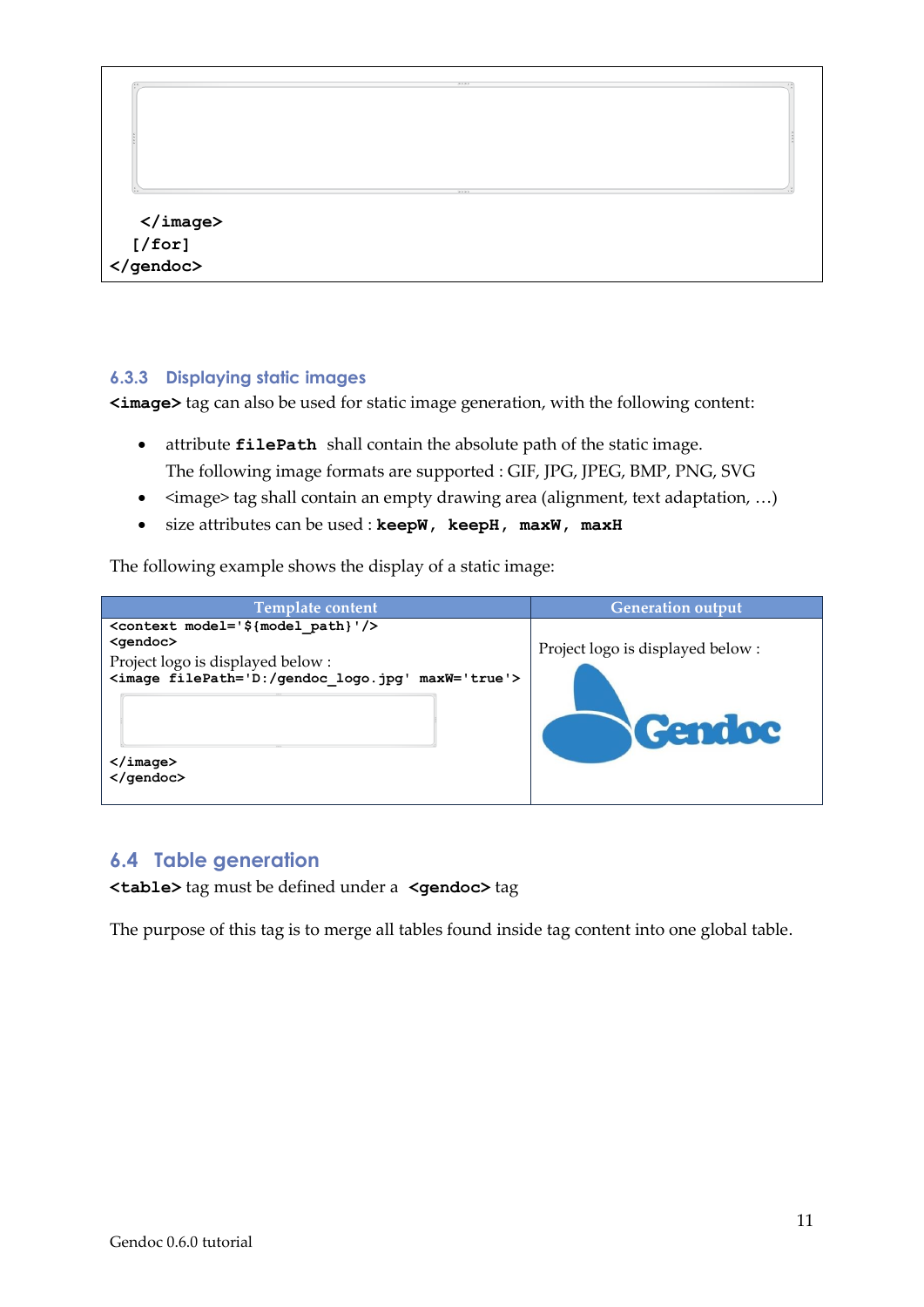|                  | <context <br="" model="\${project loc}/Models/TrafficLightManager.uml">element='TrafficLightManager/LogicalView'</context> |                                                                  |  |
|------------------|----------------------------------------------------------------------------------------------------------------------------|------------------------------------------------------------------|--|
| Template content | importedBundles='gmf;papyrus' /><br>The following elements are described in the Logical view :<br><gendoc></gendoc>        |                                                                  |  |
|                  | <table></table>                                                                                                            |                                                                  |  |
|                  | <b>Name</b>                                                                                                                | <b>Attributes</b>                                                |  |
|                  |                                                                                                                            | [for (c:Class self.ownedElement->filter(Class)->sortedBy(name))] |  |
|                  |                                                                                                                            | [for (p:Property   c.ownedAttribute)] <drop></drop>              |  |
|                  | [c.name/]                                                                                                                  | $[p.name/]$ : [p.type.name/]                                     |  |
|                  |                                                                                                                            | [/for]                                                           |  |
|                  | [/for]<br>                                                                                                                 |                                                                  |  |

  ||  |  |  |
|  | The following elements are described in the Logical view : | | |
|  | **Name** | **Attributes** |
|  |  | x roads ctrl : XRoadsControler $\bullet$ |
|  |  | **fl group** : TrafficLightGroup $\bullet$ |
|  | SystemLauncher | **fl** : TrafficLight $\bullet$ red fire: RedFire $\bullet$ |
|  |  | orange fire : OrangeFire $\bullet$ |
|  |  | green fire : GreenFire |
|  |  | traffic light id: Integer $\bullet$ |
| Output |  | operator maintenance : Operator maintenance $\bullet$ |
|  | **TrafficLight** | xroadscontroler: XRoadsControler $\bullet$ |
|  |  | road: Road |
|  |  | **fl group id** : Integer $\bullet$ |
|  | **TrafficLightGroup** | nb il : Integer |
|  |  | traffic light : TrafficLight $\bullet$ |
|  |  | nb il group : Integer $\bullet$ |
|  |  | crossroads domain: Crossroads Domain |
|  | **XRoadsControler** | operator maintenance : Operator maintenance |
|  |  | trafficlight: TrafficLight |
|  |  | If table styles are used in the template document inside a  $\lt$ table> tag, the style of theoutput table will be the style of the first table inside |
| 6.5 | **Bookmarks and hyperlinks generation** |  |
|  |  |  |
|  |  | The complexity of generating bookmarks and hyperlinks in an output document is the |
|  | dynamicity of both bookmarks and hyperlinks. |  |
|  | (bookmark) location in the document. | The idea is to find a generated or not unique ID that will link source (hyperlink) and target |
|  |  |  |
| attributes. |  | The following example shows how to create dynamic bookmarks and hyperlinks intemplates for a UML model containing classes, with references to other classes inside |
|  |  |  |
|  |  |  |
|  |  |  |
|  |  | 12 |
|  | Gendoc 0.6.0 tutorial |  |
#### <span id="page-14-0"></span>**6.5 Bookmarks and hyperlinks generation**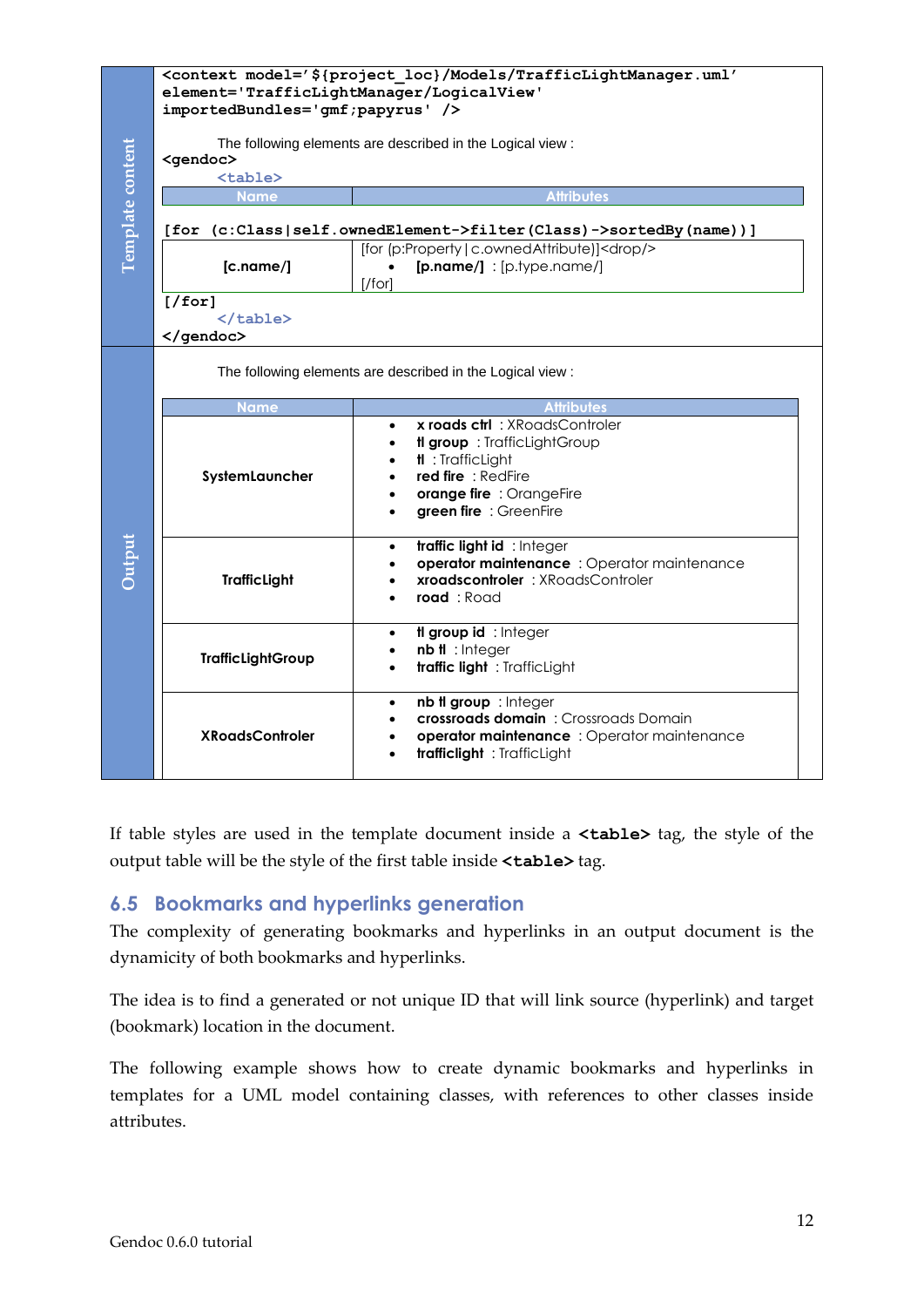| Template content  |                                                                                                                                                                                                                                                                                                                                                                                                                             | <b>Output details</b>                                                                                                                                                            |
|-------------------|-----------------------------------------------------------------------------------------------------------------------------------------------------------------------------------------------------------------------------------------------------------------------------------------------------------------------------------------------------------------------------------------------------------------------------|----------------------------------------------------------------------------------------------------------------------------------------------------------------------------------|
|                   | Display classes and their attributes and types :                                                                                                                                                                                                                                                                                                                                                                            |                                                                                                                                                                                  |
| <b>Step1</b>      | <context <br="" model="\${project loc}/Models/TrafficLightManager.uml">element='TrafficLightManager/LogicalView'/&gt;<br/><qendoc><drop></drop><br/>[for (c:Class self.ownedElement-&gt;filter(Class)-&gt;sortedBy(name))]<br/>[c.name/]<br/>[for (a:Property c.ownedAttribute-&gt;filter(NamedElement)-<br/>&gt;sortedBy(name))]<br/><math>-[a.name/]: [a.type.name/]</math><br/>[/for]<br/>[/for]<br/></qendoc></context> | <b>TrafficLight</b><br>-green fire: GreenFire<br>-orange fire: OrangeFire<br>-red fire: RedFire<br><b>GreenFire</b><br><b>OrangeFire</b><br><b>RedFire</b>                       |
|                   | Add a (static) bookmark on the class name:                                                                                                                                                                                                                                                                                                                                                                                  |                                                                                                                                                                                  |
|                   | <context <br="" model="\${project loc}/Models/TrafficLightManager.uml">element='TrafficLightManager/LogicalView'/&gt;<br/><qendoc><drop></drop><br/>[for (c:Class self.ownedElement-&gt;filter(Class)-&gt;sortedBy(name))]</qendoc></context>                                                                                                                                                                               | <b>TrafficLight</b><br>bookmark c name bookmark<br>-green fire: GreenFire                                                                                                        |
|                   | Add a bookmark:<br>[c.name/1]                                                                                                                                                                                                                                                                                                                                                                                               | -orange fire: OrangeFire<br>-red fire: RedFire                                                                                                                                   |
| Step <sub>2</sub> | - On MS Word : EXP Insert > Links > Bookmark<br>- On OpenOffice / LibreOffice Writer: $\mathbf{M}$ / $\mathbf{N}$<br><b>Insert &gt; Bookmark</b>                                                                                                                                                                                                                                                                            | <b>GreenFire</b><br>bookmark c name bookmark                                                                                                                                     |
|                   | Name of the bookmark (must be unique in document) :<br>c name bookmark                                                                                                                                                                                                                                                                                                                                                      | <b>OrangeFire</b><br>bookmark c name bookmark                                                                                                                                    |
|                   | [for (a:Property c.ownedAttribute->filter(NamedElement)-<br>>sortedBy(name))]<br>$-[a.name/]:$ [a.type.name/]<br>[/for]<br>[/for]<br>                                                                                                                                                                                                                                                                                       | <b>RedFire</b><br>bookmark c name bookmark                                                                                                                                       |
|                   | Add dynamicity on the bookmark :                                                                                                                                                                                                                                                                                                                                                                                            |                                                                                                                                                                                  |
|                   | Indicate in a dedicated tag on top of document how to generate<br>a dynamic ID at bookmark location to make bookmark become<br>dynamic.<br>What will the bookmark point to: class c<br>How to generate a unique Id for class c : use service getId() from<br>bundle commons.                                                                                                                                                | TrafficLight<br>bookmark : TrafficLight class ID<br>-green fire: GreenFire<br>-orange fire: OrangeFire<br>-red fire: RedFire<br><b>GreenFire</b><br>bookmark: GreenFire class ID |
| $\omega$<br>Step  | <context <br="" model="\${project loc}/Models/TrafficLightManager.uml">element='TrafficLightManager/LogicalView'/&gt;</context>                                                                                                                                                                                                                                                                                             | <b>OrangeFire</b><br>bookmark: OrangeFire class ID                                                                                                                               |
|                   | <bookmarks><br/><alias source="c name bookmark" target="[c.getId()/]"></alias><br/></bookmarks>                                                                                                                                                                                                                                                                                                                             | <b>RedFire</b><br>bookmark: RedFire class ID                                                                                                                                     |
|                   | <gendoc><drop></drop><br/>[for (c:Class self.ownedElement-&gt;filter(Class)-&gt;sortedBy(name))]<br/>[c.name/] Bookmark named: c name bookmark<br/>[for (a:Property c.ownedAttribute-&gt;filter(NamedElement)-<br/>&gt;sortedBy(name))]<br/><math>-[a.name/]:</math> [a.type.name/]</gendoc>                                                                                                                                |                                                                                                                                                                                  |
|                   | [/for]<br>[/for]<br>                                                                                                                                                                                                                                                                                                                                                                                                        |                                                                                                                                                                                  |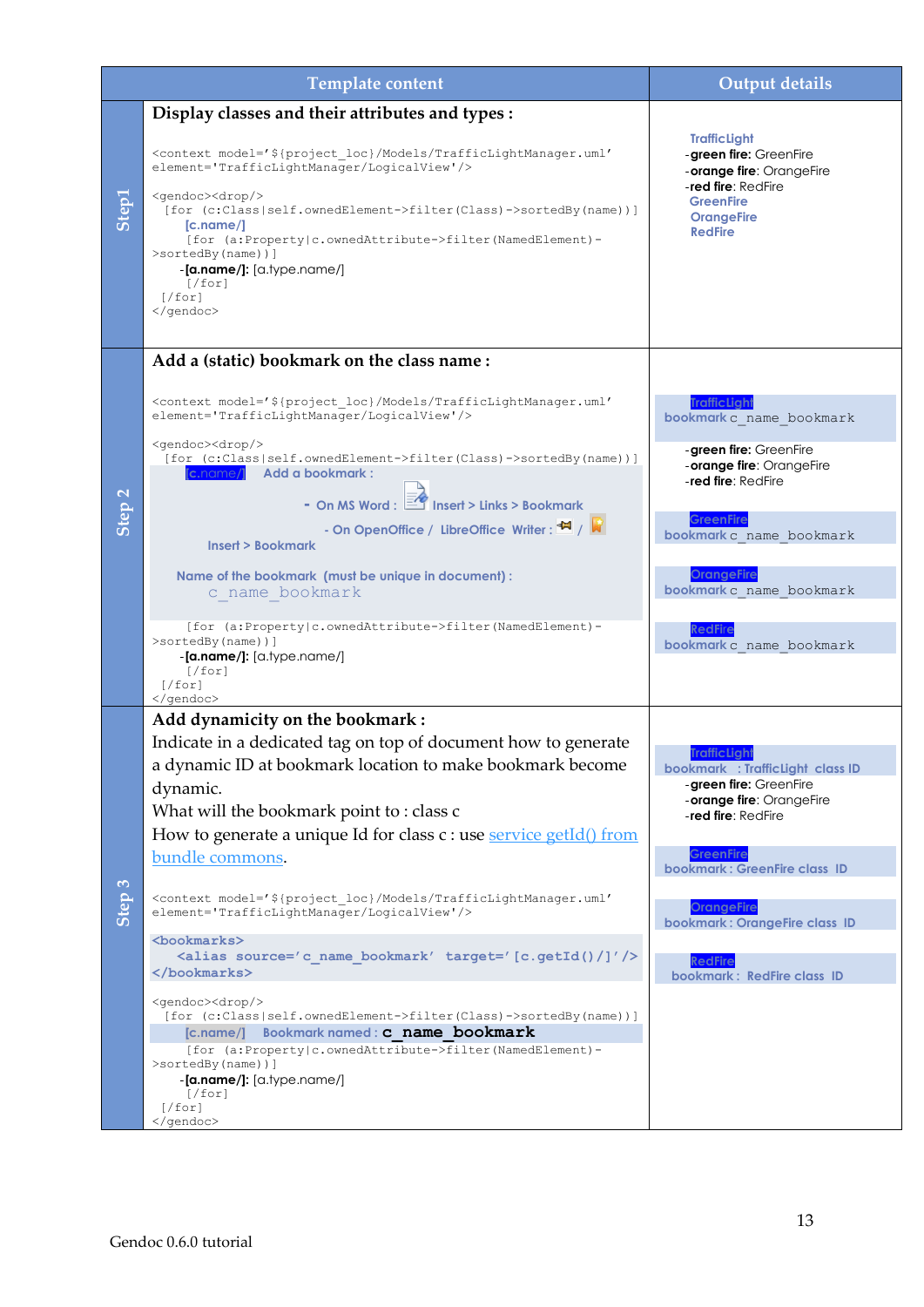

## <span id="page-16-3"></span><span id="page-16-2"></span><span id="page-16-1"></span><span id="page-16-0"></span>**6.6 Rich text generation**

**<richText>** tag must be defined under a <gendoc> tag and allows to display rich text content (HTML or RTF) content inside the generated document.

It can contain the following attributes:

- **format** (optional) : describes file format (RTF, HTML). Default value : HMTL.
- **filePath** (optional) : full path of the rich text file to import

Rich text content can come:

- from an external file
	- o in HTML format :

```
<richText filePath='D:/file.html' />
```
equivalent to :

<**richText** filePath='D:/file.html' format='HTML'/>

o in RTF format :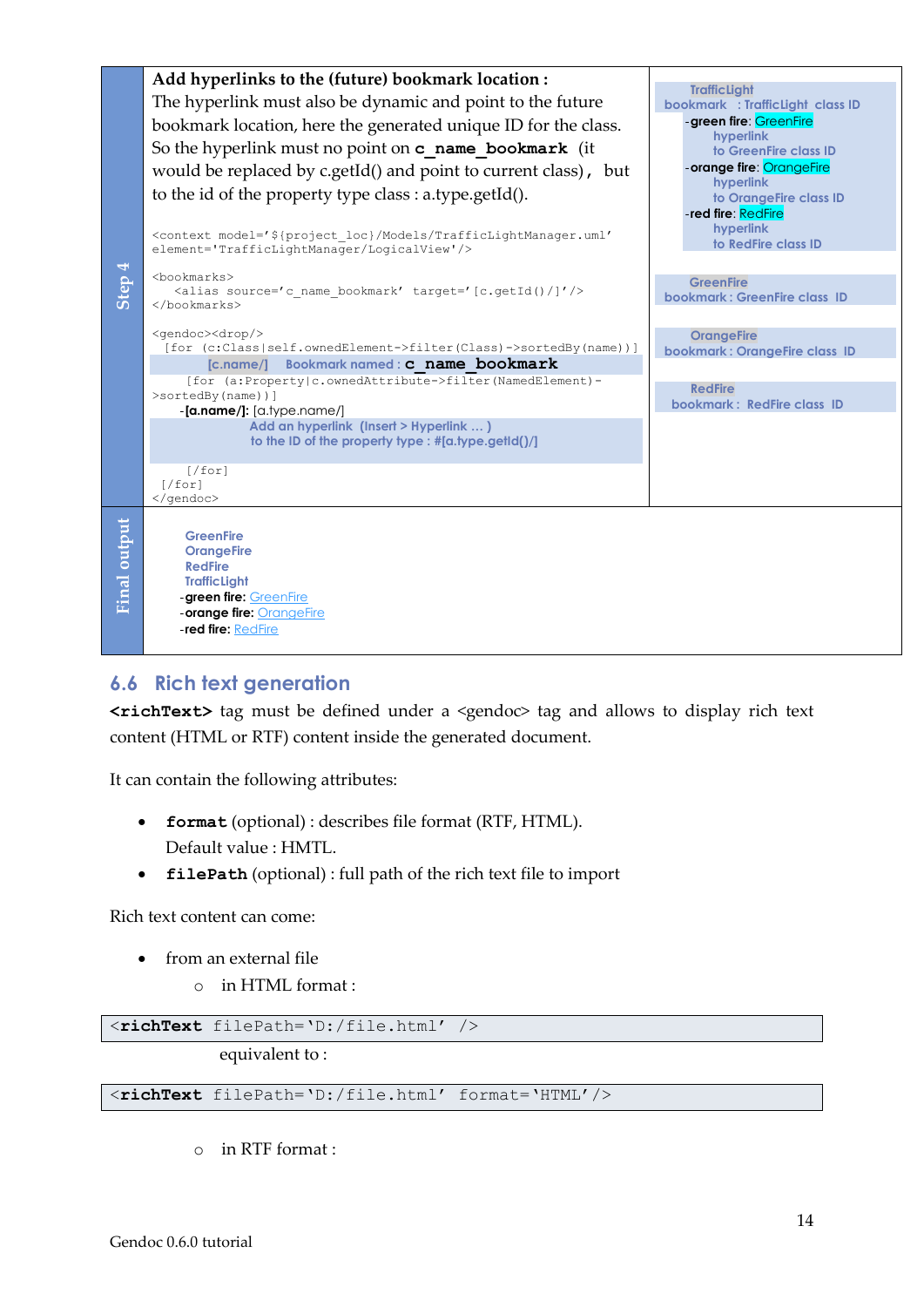from model content

 $\mathbf{u}$ **<richText>** tag must contain only the script to access the rich text content : no additional spaces or line breaks .

For example for UML comment contents in HTML format in the model:

**<richText** format='HTML'>[comment.\_body/]**</richText>**

It is equivalent to:

**<richText>**[comment.\_body/]**</richText>**

#### <span id="page-17-0"></span>**6.7 Enclose the external document**

Gendoc offers the possibility of importing the content of an external document inside output, **for Microsoft Word templates only**, through tag **<include>.**

**<include>** tag must be contained in a **<gendoc>** tag.

The absolute path of the file to be imported is defined in **filePath** attribute. The following file formats are supported: docx, txt, html.

**<gendoc>** 

**<include filePath='C:/myFolder/anotherFile.docx'/>**

**</gendoc>**

#### <span id="page-17-1"></span>**6.8 Formatting**

#### <span id="page-17-2"></span>**6.8.1 Removing extra lines**

All characters inside scripts are used for generation output, including spaces, line breaks, or carriage return characters.

| Template content                                                                                                                                                                                                     | <b>Actual output</b>                                                                                                                                                                                                     | <b>Expected output</b>                                                                                       |
|----------------------------------------------------------------------------------------------------------------------------------------------------------------------------------------------------------------------|--------------------------------------------------------------------------------------------------------------------------------------------------------------------------------------------------------------------------|--------------------------------------------------------------------------------------------------------------|
| $\leq q$ endoc $\geq$<br>$\cdot$ [for (p:Package self.ownedElement-<br>$\rightarrow$ filter (Package) ->sortedBy (name) ) ] $\cdot$ 1<br>$[p.name / ] \cdot$<br>$\cdots$ [/for] $\cdot$ 1<br>$\langle$ /qendoc> $\P$ | I<br>$\cdots$ $\P$<br>Allocations $\cdot$ ¶<br>$\cdots$ q<br>Context $\cdot$ T<br>$\cdots$ q<br>LogicalView $\cdot$ $\mathbb{I}$<br>$\cdots$ q<br>PhysicalView · 1<br>$\cdots$ q<br>$Use Cases \cdot$<br>$\cdots$ q<br>I | Allocations $\cdot$ ¶<br>Context $\cdot$ T<br>LogicalView $\cdot$ ¶<br>PhysicalView · 1<br>$Use Cases \cdot$ |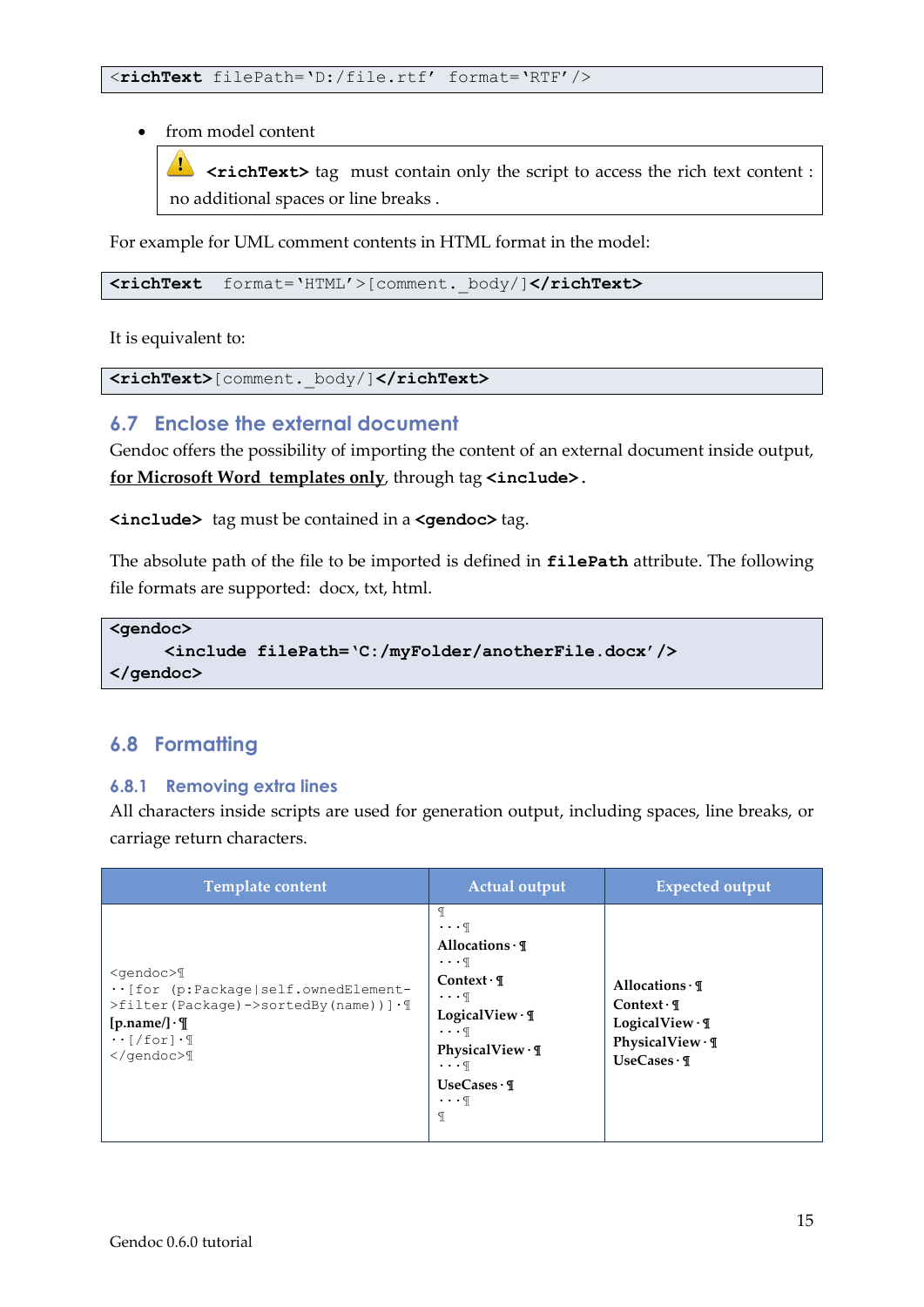**<drop/>** tag allows to remove extra lines.

Document generation is internally performed in two steps and **<drop/>** tag removes the **WHOLE** paragraph in which it is contained so it must be handled with care.

First step is to analyze the lines to get as output to understand where the extra lines come from in the template and where the **<drop/>** tags should be located.

| Template content                                                                                                                                                                                                                                                                    | Output                                                                                                                                                                                                                                                                                                                                                                                                                                                            |                                                                                                                                     |
|-------------------------------------------------------------------------------------------------------------------------------------------------------------------------------------------------------------------------------------------------------------------------------------|-------------------------------------------------------------------------------------------------------------------------------------------------------------------------------------------------------------------------------------------------------------------------------------------------------------------------------------------------------------------------------------------------------------------------------------------------------------------|-------------------------------------------------------------------------------------------------------------------------------------|
| <gendoc>¶<br/> [for (p:Package self.ownedElement-<br/>&gt;filter(Package)-&gt;sortedBy(name))]<sup>.</sup>I<br/><math>[p.name / ] \cdot</math><br/><math>\cdot \cdot</math>[/for]<math>\cdot \mathbb{I}</math><br/></gendoc> ¶                                                      | $\cdot \cdot \cdot$ q<br>Allocations $\cdot$ ¶<br>$\cdot \cdot$ q<br>$Context \cdot$ ¶<br>$\cdot \cdot$ T<br>LogicalView · 1<br>$\cdot \cdot \cdot$ q<br>PhysicalView · 1<br>$Use Cases \cdot$<br>$\cdots$ q                                                                                                                                                                                                                                                      |                                                                                                                                     |
| <gendoc><drop></drop>1<br/> [for (p:Package self.ownedElement-<br/>&gt;filter(Package)-&gt;sortedBy(name))]<br/><math>\cdot</math> <drop></drop>1<br/>[p.name/]<math>\mathbb{I}</math><br/><math>\cdot</math> [/for] <math>\cdot</math> <drop></drop><br/></gendoc> <drop></drop> 1 | before <drop></drop> handling<br>$\langle \text{drop}/\overline{\text{M}}\rangle$<br>$\cdot \cdot \cdot$ < drop $\sqrt{2}$<br>Allocations $\cdot$ 1<br>$\cdot \cdot \cdot \cdot \cdot \cdot \cdot$<br>Context $\cdot$ $\mathbb{I}$<br><mark>∙∙</mark> ≺drop/>¶<br>LogicalView · 1<br>$\cdot \cdot$ <drop></drop><br>PhysicalView · 1<br>$\cdot \cdot \cdot \cdot \cdot \cdot \cdot \cdot$<br>UseCases $\cdot$ $\mathbb I$<br>··· <drop></drop><br><drop></drop> 1 | <b>Final output</b><br>Allocations $\cdot$ $\P$<br>Context $\cdot$ ¶<br>LogicalView · 1<br>PhysicalView · 1<br>$Use Cases \cdot \P$ |

#### <span id="page-18-0"></span>**6.8.2 Removing lines with empty content**

Tag <dropEmpty/> drop a paragraph if the tag content is empty.

The two following examples are equivalent:

```
<context model='${model_path}'/>
<gendoc>
All comments on packages: 
   [for (p:Package|Package.allInstances()->sortedBy(name))]<drop/>
    [for (c:Comment| p.ownedComment)]<drop/>
- Comment for package [p.name/]: <dropEmpty>[c._body/]</dropEmpty>
    [/for]<drop/>
   [/for]<drop/>
</gendoc>
```

```
<context model='${model_path}'/>
<gendoc>
```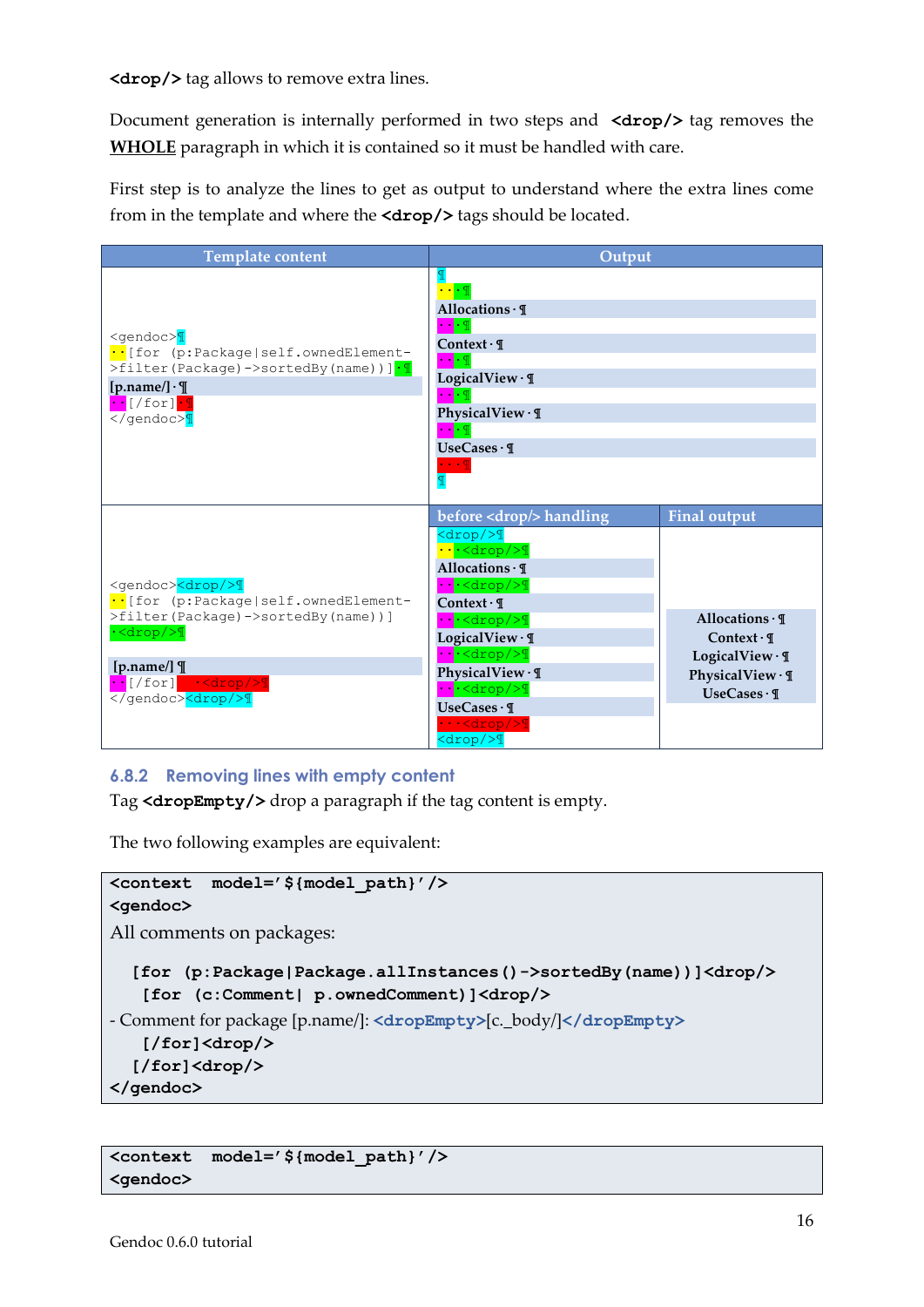All comments on packages:

```
 [for (p:Package|Package.allInstances()->sortedBy(name))]<drop/>
    [for (c:Comment| p.ownedComment)]<drop/>
     [if (not(c._body.oclIsUndefined()))]<drop/>
- Comment for package [p.name/]: [c._body/]
     [/if]<drop/>
    [/for]<drop/>
   [/for]<drop/>
</gendoc>
```
#### <span id="page-19-0"></span>**6.8.3 Removing line breaks**

Using tag <nobr/>obr/> allows to make template scripts easier to maintain, because code can be written on several paragraphs without displaying line breaks in output document, such as in the following example.

| <b>Template content</b>                                                                                                                                                                                                                                                                                     | Output                                                                                                                                                                                                                                                                                                                                                           |
|-------------------------------------------------------------------------------------------------------------------------------------------------------------------------------------------------------------------------------------------------------------------------------------------------------------|------------------------------------------------------------------------------------------------------------------------------------------------------------------------------------------------------------------------------------------------------------------------------------------------------------------------------------------------------------------|
| $qendo$<br>[for (p:Package  )] <drop></drop><br>Name: $\langle \text{nobr}/\rangle$<br>[if (  )] < drop/<br>$[p.name/]\P$<br>$[else]drop/^{\sim}$<br>Not found¶<br>$\lceil$ /if] <drop></drop> $\lceil$<br>< <other info="" on="" package="">&gt;<br/>¶<br/><math>[}/for]4</math><br/>K/gendoc&gt;¶</other> | Name: Actors<br>Name: DeploymentView<br>Name: Actors¶<br>< <other info="" on="" package="">&gt;<br/>¶<br/>Name: LogicalView¶<br/>&lt;<other info="" on="" package="">&gt;<br/>¶<br/>Name: UseCaseView¶<br/>&lt;<other info="" on="" package="">&gt;<br/>¶<br/>Name: Not found<br/>&lt;<other info="" on="" package="">&gt;<br/>T</other></other></other></other> |

### <span id="page-19-1"></span>**6.9 Listing elements**

By using the tag <list> you can also easily list the model elements.

| <b>Template content</b>                               | Output              |
|-------------------------------------------------------|---------------------|
| <gendoc>1</gendoc>                                    | Model2<br>$\circ$   |
| $\langle$ list $\rangle$                              |                     |
| [for (p:NamedElement                                  | secondly<br>$\circ$ |
| self.ownedElement-                                    |                     |
| $\triangleright$ filter (NamedElement))] $\mathbb{I}$ | Package2<br>$\circ$ |
| $[p.name$ . clean () $/$ ]<br>$\circ$                 |                     |
| $[ /$ for] $\mathbb{I}$                               |                     |
| $\langle$ /list>¶                                     |                     |
| $\langle$ /gendoc>                                    |                     |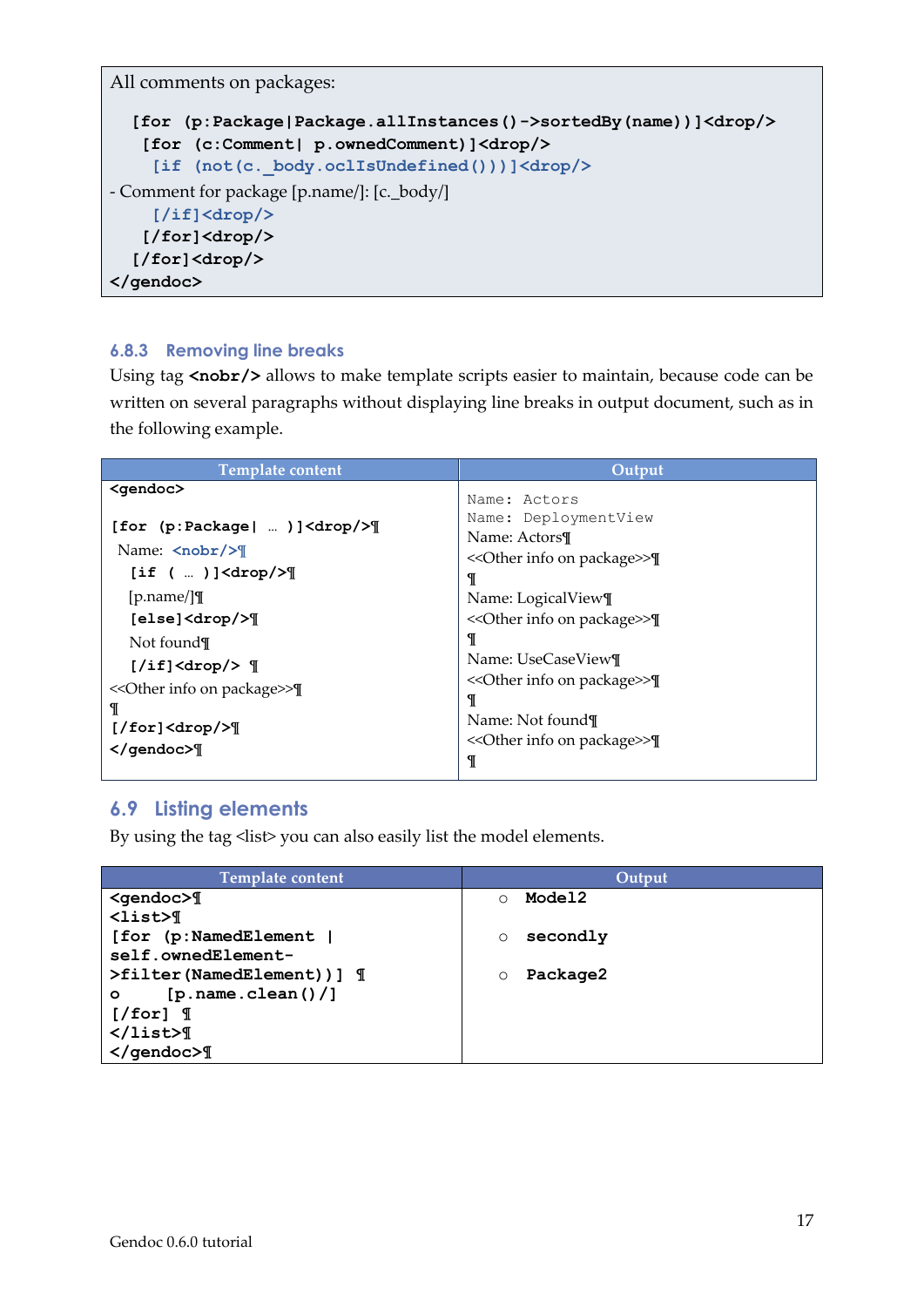# <span id="page-20-0"></span>**7 Reusing gendoc scripts inside the same document : <fragment> tag**

If a script section is used several times in a same document template, tag **<fragment>** can be used to define the script section and its attributes.

#### It can then be called from **<gendoc>** tags **inside the same template document**

**<fragment>** tag can contain the following attributes :

- **name** (Mandatory) : the name to call to use the fragment
- **importedBundles** (Optional) : the [external bundles](#page-21-0) needed in the fragment code (separated by **;**)
- **importedFragments** (Optional) : the fragments needed in that fragment code (separated by **;**)
- **removeClosingLine (Optional)** : when this attribute is set to 'true' the line containing the closing tag (</fragment>) is removed during the generation

```
<fragment name='displayDiagram' importedBundles='commons;gmf;papyrus'>
 <arg name='element' type='uml::Element'/>
 [for (d:Diagram|element.getPapyrusDiagrams())]<drop/>
Diagram [d.name/] : 
   <image object='[d.getDiagram()/]' maxW='true'><drop/>
   </image>
[/for]<drop/>
</fragment>
<gendoc>
[for(p:Package|Package.allInstances())]
      [p.name/]
      [p.displayDiagram()/]
[/for] 
</gendoc>
```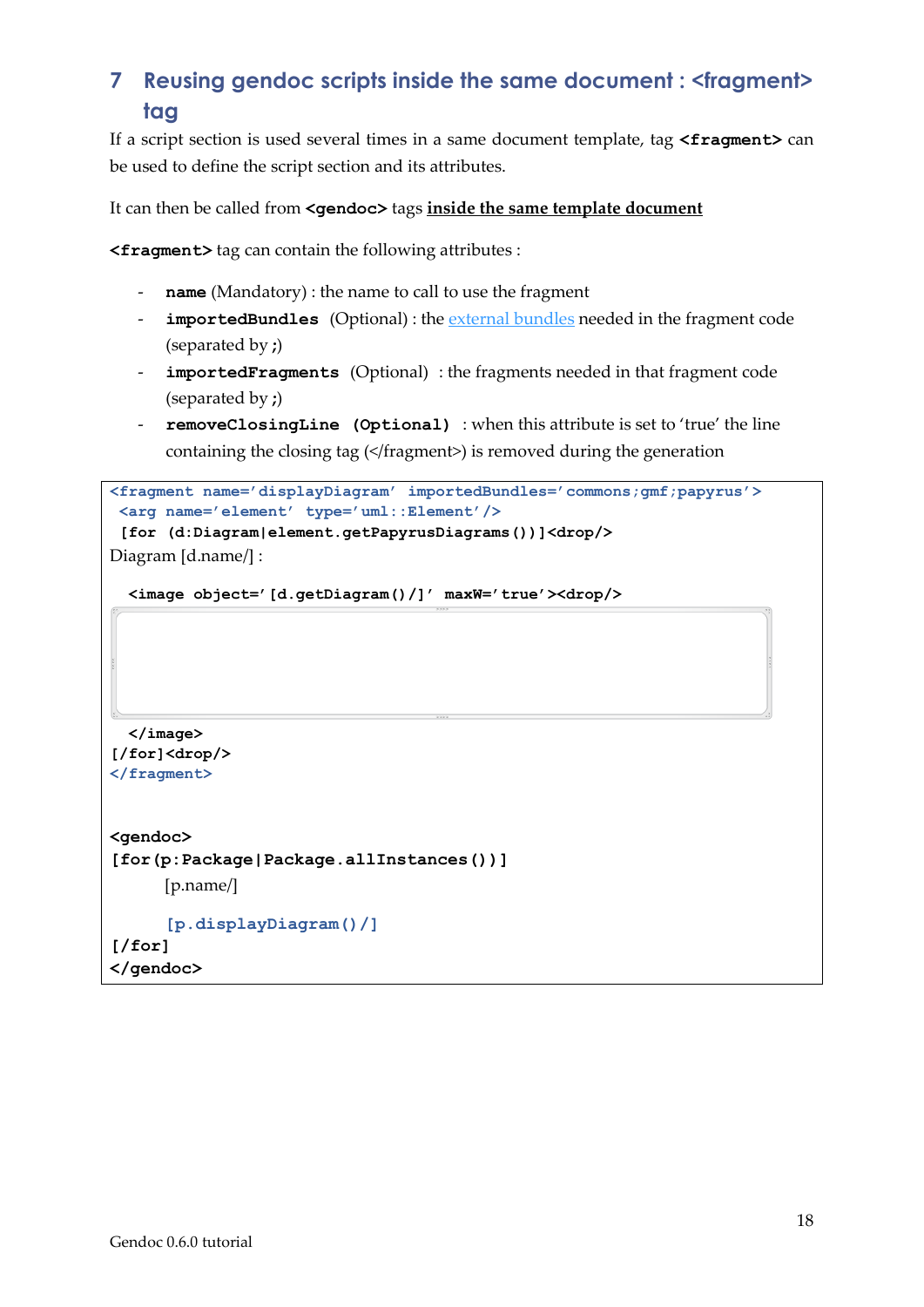# <span id="page-21-0"></span>**8 Command Line Interface**

To generate the documentation from the command line use the example presented below.

```
java -cp 
"ECLIPSE_PATH\plugins\org.eclipse.equinox.launcher_XXXX.jar" 
org.eclipse.core.launcher.Main -application 
org.eclipse.gendoc.batch.GendocBatchMode -data 
d:\workspace_directory -idt dir="D:\your_template.docx"
```
Where:

- ECLIPSE\_PATH stands for the Eclipse directory
- org.eclipse.equinox.launcher\_XXXX.jar the launcher version
- d:\workspace\_directory is the directory of the workspace you use
- d:\your\_template.docx is your template path

All the directory paths are absolute.

# <span id="page-21-1"></span>**9 Gendoc bundles**

<span id="page-21-3"></span>A set of additional services is provided to Gendoc, to be used inside scripts defined in **<gendoc>** tags:

- **commons**: provides some facilities (for special characters, splitting lines, ID generation…)
- **gmf :** provides some services for GMF diagrams generation
- **papyrus**: provide services dedicated to MDT Papyrus models (diagram export, … )

#### <span id="page-21-2"></span>**9.1 Commons**

#### Name: **commons**

This bundle is installed by default and provides the following services, available from **<gendoc>** tags:

#### • **clean(stringWithSpecialCharacters : String) : String**

Cleans special characters inside the given String. This method needs to be used if a string to be displayed can contain special characters such as:  $\langle , \rangle$ ,  $\&$ ,  $\langle , \rangle$ ,  $\langle$ 

#### • **cleanAndFormat(stringWithFormattingCharacters : String) : String**

Format of the parameter string to display line break or carriage return characters as line breaks, and tabulation characters as tabulations in output document.

#### • **splitNewLine(stringWithMultipleLines : String) : Sequence(String)**

Split the specified String on the line separator and return a Set of each line to manage manually new lines in a text.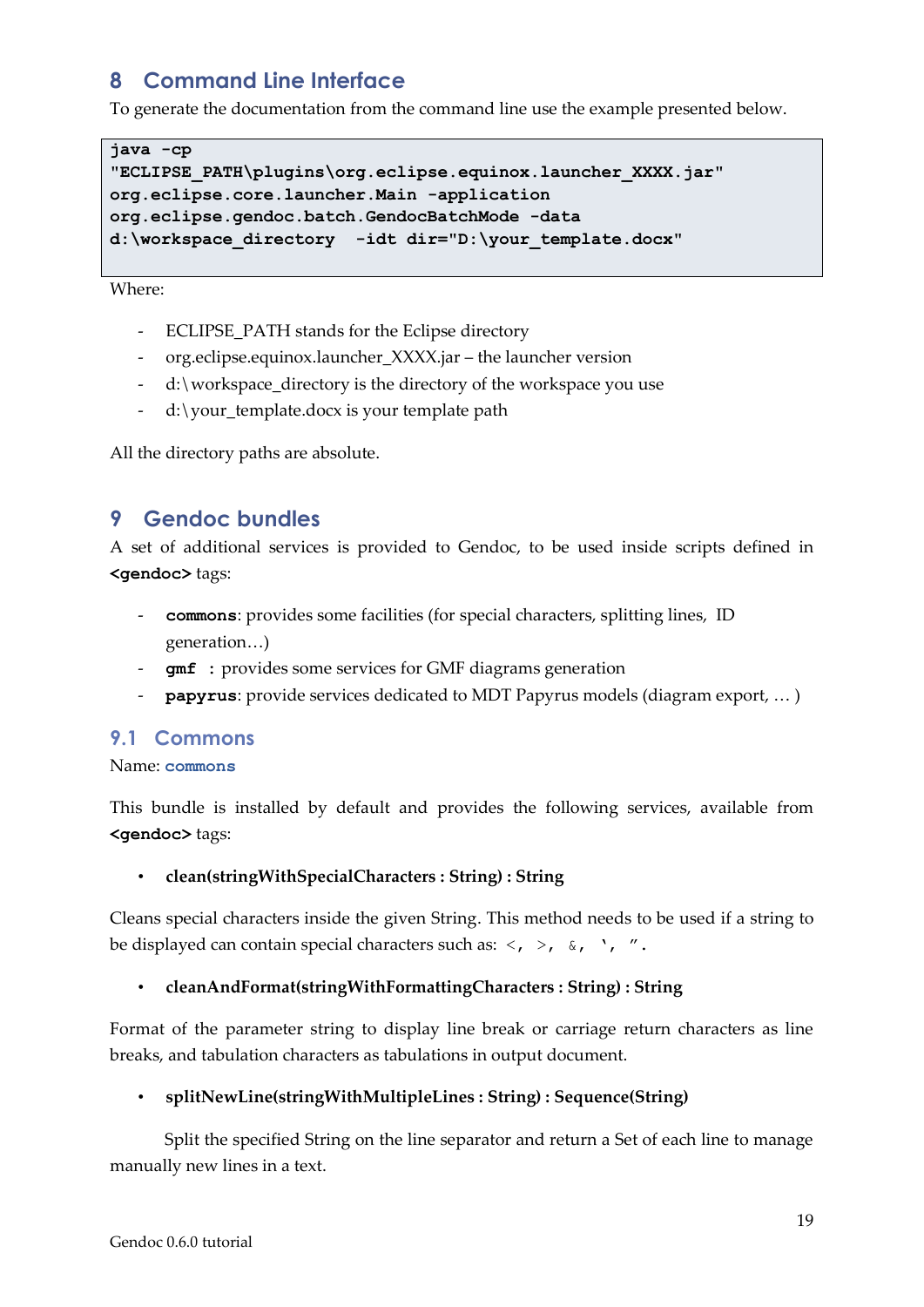#### • **gPut (paramKey : OclAny, paramValue : OclAny) : String**

Link a value to a specific key. This variable can be used all over the document (including other gendoc parts) using gGet .

#### • **gGet (paramKey : OclAny) : OclAny**

Get a value already stored in Gendoc (by gPut or defined in param tags).

#### • **getText (modelElement : OclAny) : String**

Returns a generic String for the given model element.

#### • **getId (modelElement : OclAny) : String**

Get a unique id associated to the given model element (to be used for bookmarks for example).

#### • **getPluginImage(pluginId : String, path : String) : String**

Load an image located in another plugin in order to generated it in the output document. This method should be used inside <image> tag with the following syntax:

```
<image object='[getPluginImage('org.mycompany.myplugin.id',
'/resources/images/myimage.png')/]' …>
```
**…**

**</image>**

#### <span id="page-22-0"></span>**9.1.1 Advanced services from bundle "commons"**

Several services allow to load other models in order to be able to use their elements inside scripts.

#### • **load(modelElement : OclAny, extensionReplacement : String) : String**

Load a model located next to the model where the modelElement comes from. For example, for a Package p contained in the file located at file://c:/test/file.uml, the call: p.load('notation') will load the file located at file://c:/test/file.notation

#### • **loadRelative(modeleElement : OclAny, relativePath : String) : String**

Load a model located with a relative path to the model where the modelElement comes from. For example, for a Package p contained in the file located at file://c:/test/file.uml, the call: p.load('../file2.notation') will load the file located at file://c:/file2.notation.

#### • **loadURI(uri : String) : String**

Load a model from its URI. For example, the call : p.load('file://c:/test/file.notation') will load the file located at file://c:/test/file.notation.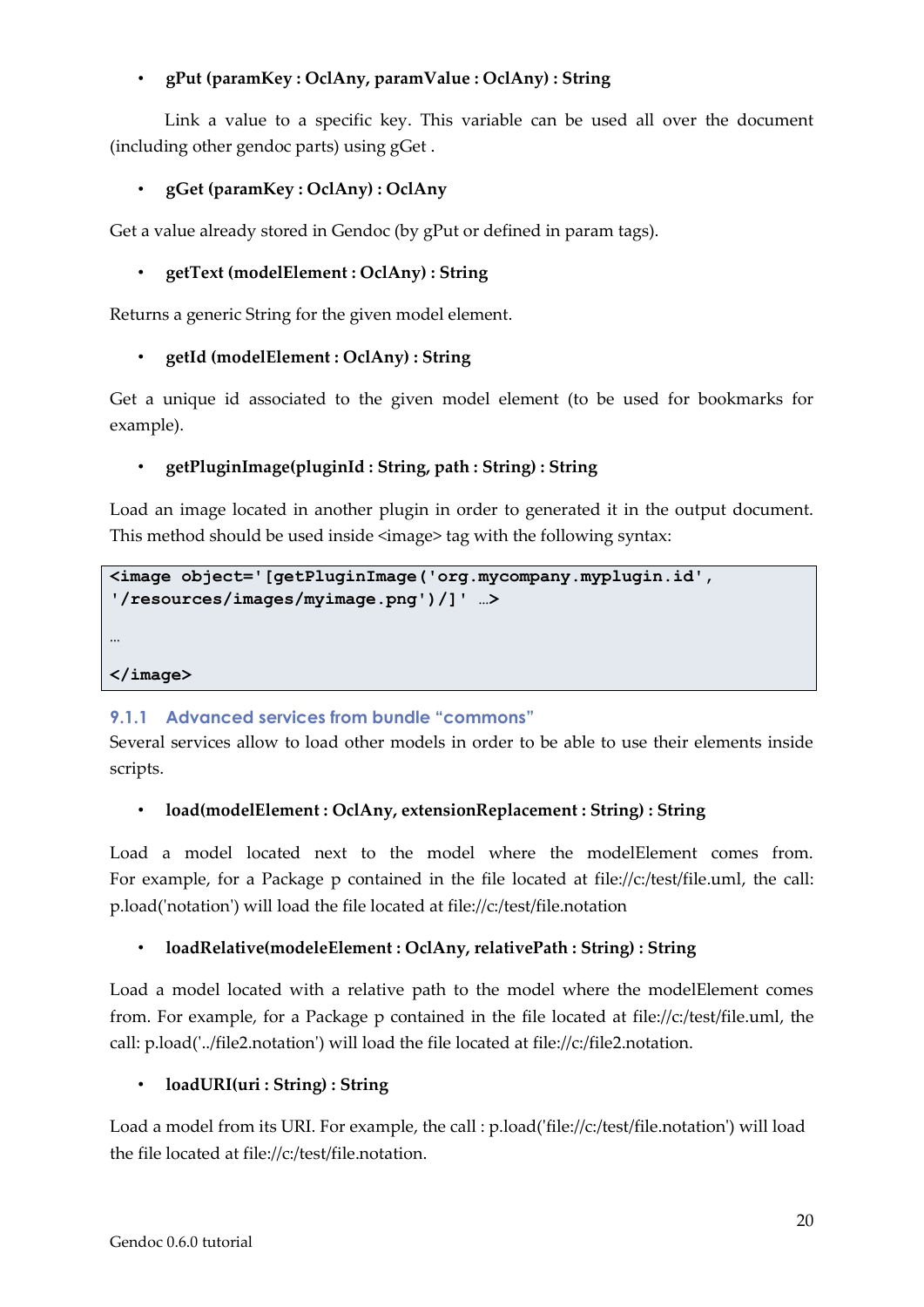Loading another model in order to be able to use its elements in script.

## <span id="page-23-0"></span>**9.2 Gmf**

This bundle provides a set of services available with all GMF models. This bundle is **NOT** configured by default.

It must be referenced inside attribute [importedBundles](#page-6-0) from **<context>** tag:

```
<context … importedBundles='gmf' />
```
#### **getDiagram(diag : Diagram) : String**

Get diagram ID for a given diagram : element to use inside <image> tag with the following syntax:

```
<image object='[diag.getDiagram()/]' …>
```
**</image>**

**…**

 **getDiagram(diagram : Diagram, modelElementsToDisplay : Sequence(OclAny)) : String**

Get diagram ID for a diagram: element to use inside  $\langle$ image> tag. User can provide a list of elements in the diagram to display.

#### **getElementsInDiagram(diagram : Diagram) : Sequence(EObject)**

Get all elements contained in the diagram.

**isDiagramEmpty(diagram : Diagram) : boolean**

Indicates if the diagram passed as a parameter is empty or not.

<span id="page-23-1"></span>**9.2.1 Advanced services concerning gmf diagrams**

#### *Customize image generation format*

By default, images are generated in PNG format. On Unix OS, they are generated in JPG format.

The following services allow customizing the generation format among the following: PNG, JPEG, GIF, BMP, JPG, SVG.

**getDiagramExt(diagram : Diagram, imageExtension : String) : String**

Get diagram ID for a diagram: element to use inside  $\langle$ image> tag. The second parameter allows choosing the extension of the exported image.

 **getDiagramExt(diagram : Diagram, imageExtension : String, modelElementsToDisplay : Sequence(OclAny)) : String**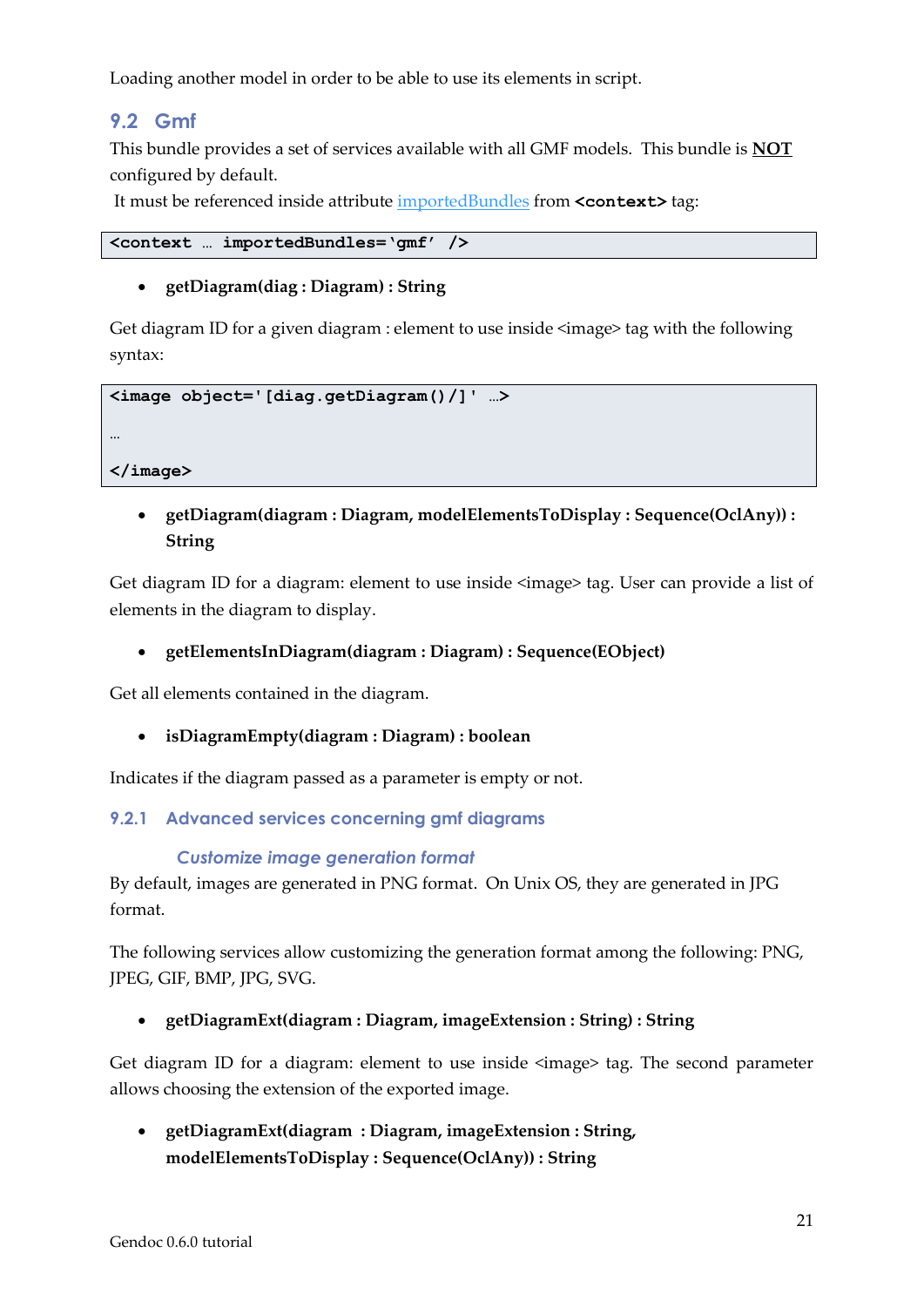Get diagram ID for a diagram: element to use inside <image> tag. The second parameter allows choosing the extension of the exported image. User can provide a filtered list of elements in the diagram to display.

#### *Getting diagrams from models*

**getDiagramsInModel(modelElement : OclAny) : Sequence(Diagram)**

Get all diagrams found in the model file resource the modelElement belongs to.

#### <span id="page-24-0"></span>**9.3 Papyrus**

**getPapyrusDiagrams(EObject) : Sequence(Diagram)**

Get all the diagrams directly contained by an element.

#### <span id="page-24-1"></span>**9.4 Capella**

To use Gendoc with [Capella](https://www.polarsys.org/capella/) 1.0.X, you can use a 0.5.1 version available [here.](https://hudson.eclipse.org/gendoc/job/Gendoc-0.5-juno-maintenance/)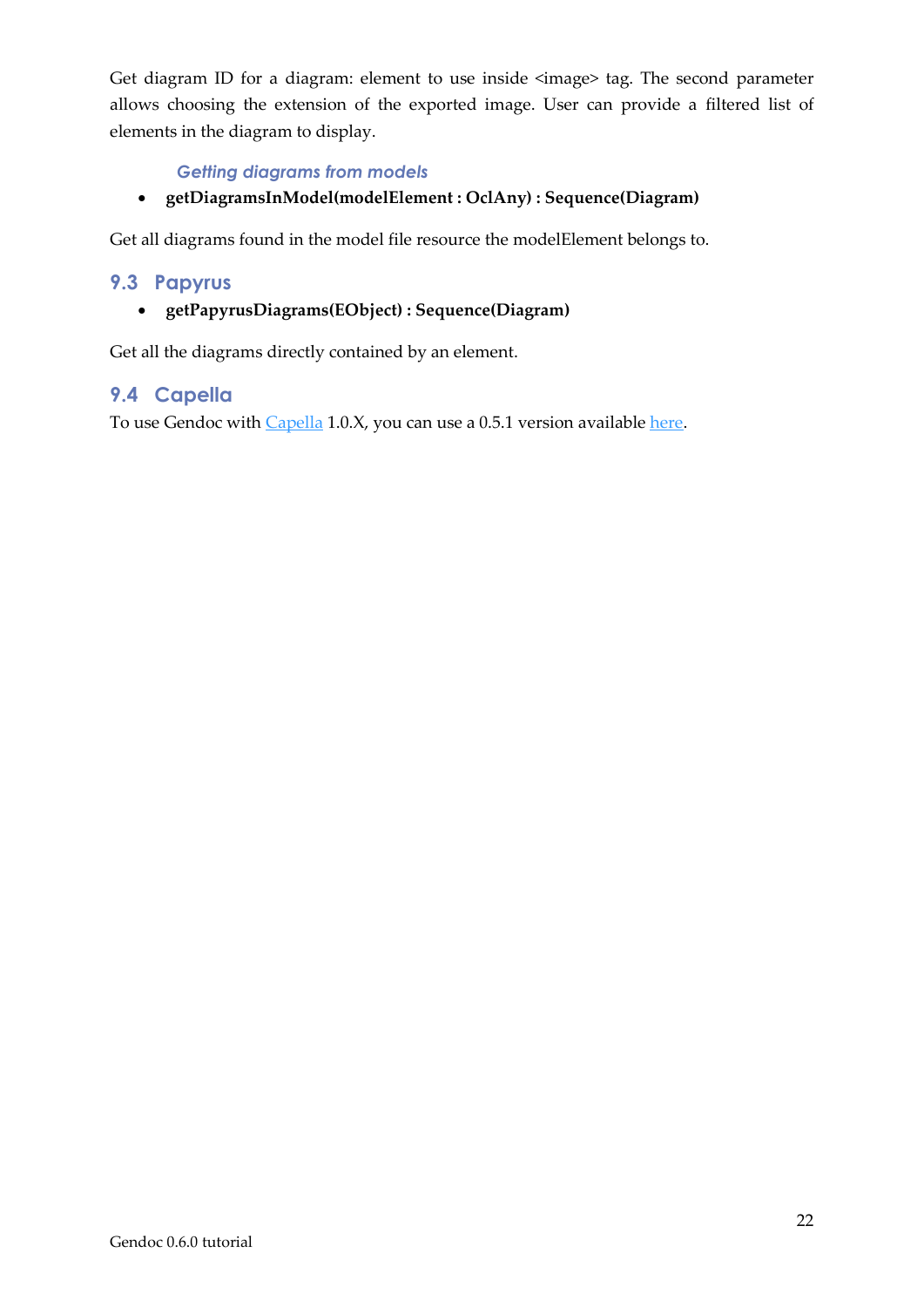# <span id="page-25-0"></span>**APPENDIX: Overview of all Gendoc tags and attributes**

|       | $[0.1]$ <config></config>                                     | $[0.1]$ < output                                                                    |
|-------|---------------------------------------------------------------|-------------------------------------------------------------------------------------|
|       |                                                               | [1.1] path='absolutePath'><br>$[0.^*]$ $\leq$ param<br>[1.1] key='uniqueParamKey'   |
|       |                                                               | $[11]$ value='paramValue'><br>                                                      |
|       |                                                               | $[0.1]$<br>$\langle$ bookmarks>                                                     |
|       |                                                               | $[0.*]$ <alias< th=""></alias<>                                                     |
|       |                                                               | [1.1] source='uniqueAliasKey'<br>[1.1] target='replacementValue'/>                  |
|       |                                                               |                                                                                     |
|       |                                                               |                                                                                     |
|       | $[1.^*]$ < context                                            | [1.1] <b>model='</b> full model file path'                                          |
|       |                                                               | [0.1] element='package name/element name'                                           |
|       |                                                               | $[01]$ importedBundles='bundle1;bundle2;bundle3'                                    |
|       |                                                               | $[0.1]$ searchMetamodels='true' (default='false')/>                                 |
|       | $[1.^*]$ <gendoc></gendoc>                                    |                                                                                     |
|       |                                                               | $[0.^*]$ $\leq$ image                                                               |
|       |                                                               | $[0.1]$ object='image id'                                                           |
|       |                                                               | [0.1] filePath='absolute path'                                                      |
|       |                                                               | $[0.1]$ keepW='true' (default='false')                                              |
|       |                                                               | $[01]$ keepH=='true' (default='false')<br>$[0.1]$ $maxW = 'true'$ (default='false') |
|       |                                                               | $[01]$ maxH='true' (default='false')>                                               |
|       |                                                               | Drawing area                                                                        |
|       |                                                               | $\langle$ /image>                                                                   |
|       |                                                               | $[0.*]$ <table><br/>Rows or tables</table>                                          |
|       |                                                               | $\langle$ /table>                                                                   |
|       |                                                               | [0.*] <include filepath="absolute path"></include><br>$[0.+]$ $\leq$ richText       |
|       |                                                               | [01]<br>format='RTF' (default:'HTML')                                               |
|       |                                                               | [0.1] filePath='absolute path'>                                                     |
|       |                                                               |                                                                                     |
|       |                                                               | $[0.^*]$ <drop></drop>                                                              |
|       | $[0.+]$                                                       | [0.*] <dropempty></dropempty><br>$\rho$ <nobr></nobr>                               |
|       |                                                               |                                                                                     |
|       |                                                               |                                                                                     |
| [0.1] | <fragment<br><math display="inline">[11]</math></fragment<br> | name='unique fragment name'                                                         |
|       | $[01]$                                                        | importedBundles='bundle1;bundle2'                                                   |
|       |                                                               | [0.1] importedFragments='fragment1; fragment2'>                                     |
|       | $[01]$                                                        | removeClosingLine='true' (default='false')>                                         |
|       | [0.1]                                                         | $\langle \arg$                                                                      |